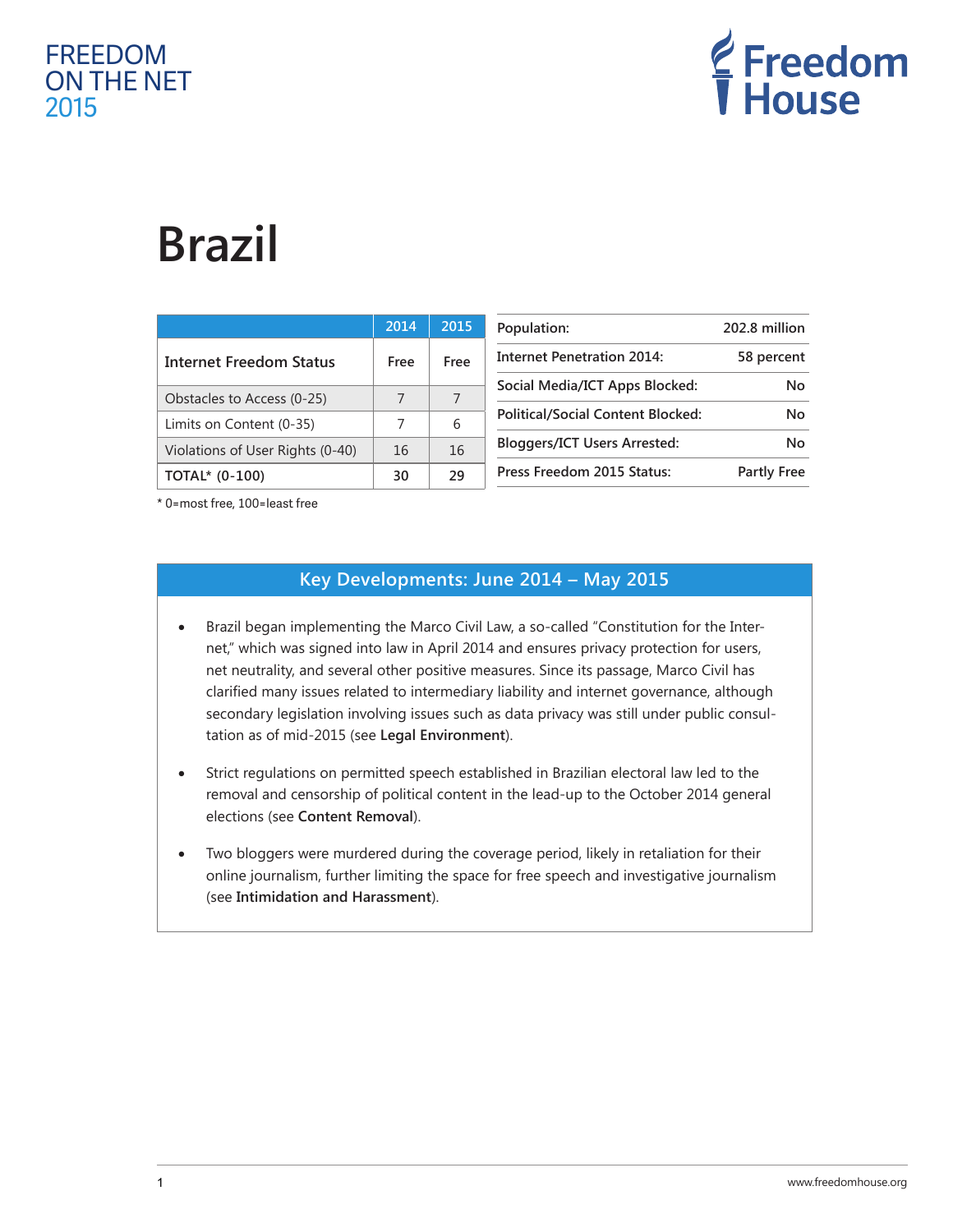# **Introduction**

After years of debate and revision, Brazil's highly discussed Marco Civil Law (Marco Civil da Internet), hailed as a civil rights framework for the internet, was signed into law by the president in April 2014. This law, which contains key provisions governing net neutrality and ensuring strong privacy protections and which further touches on regulation for intermediary liability, has received significant international attention as a new type of legislation predicated on ensuring individuals' rights as they pertain to the internet. Nevertheless, despite boasting some of the most progressive and comprehensive legislation on the rights of internet users, violence against bloggers, criminal defamation laws, restrictions on anonymity, and restrictive limits on content related to elections all continue to limit internet freedom in Brazil.

Over the year since its approval, the Marco Civil Law has begun to be implemented through new regulations and secondary legislation. The Marco Civil "safe harbor" measures for intermediaries via the official establishment of a judicial notice-and-takedown framework have led to clarification on previously murky legal questions concerning intermediary liability for internet service providers (ISPs) and search engines,<sup>1</sup> although a March 2015 ruling left media outlets open to liability for third-party content in their comments sections.<sup>2</sup> The approved legal text has, however, left regulation of some controversial issues pending. Net neutrality, provisions on storage of users' data by ISPs, and enforcement of new legal breaches are examples of matters that are to be regulated by a future presidential decree.

The regulation phase of Marco Civil has been characterized by high levels of public consultation and democratic participation—elements that were also present in the formation of the original legislation. On January 28, 2015, the Ministry of Justice initiated a public consultation intended to assess citizens' positions concerning the regulation of the internet and the enforcement and further regulation of Marco Civil. Given the massive volume of new issues being discussed, the duration of this process was extended from the original 30 days to 90; during this time, more than 1,500 internet users who signed in for the discussion accessed the online platform over 25,000 times.<sup>3</sup> Anatel, the telecommunications regulatory agency, and CGI.br, the Brazilian Internet Steering Committee also carried out specific consultations on net neutrality. <sup>4</sup>

Brazil has enacted a handful of initiatives in recent years to expand and enhance broadband and mobile phone usage. With programs ranging from tax incentives for suppliers of information and communications technology (ICT), to the installation of LAN houses (public and private internet access points) throughout the country, to policies fostering internet use in public schools, to the introduction of 4G services in April 2013, Brazil is making concerted efforts to facilitate continued investment in infrastructure and to increase the number of citizens with internet access. The latest surveys carried out by the National Institute of Geography and Statistics (IBGE) show that Brazil has

<sup>1</sup> Diego Spinola, "Brazil Leads Efforts in Internet Governance with its Recently Enacted "Marco Civil da Internet." What's In It for Intermediary Liability?," The Center for Internet and Society (blog), Stanford University, April 30, 2014, [http://stanford.](http://stanford.io/1R0h4PH) [io/1R0h4PH.](http://stanford.io/1R0h4PH)

<sup>2</sup> Brazilian Superior Court of Justice (STJ), 1352053 / AL, March 24, 2014), [http://bit.ly/1LwWsOT.](http://bit.ly/1LwWsOT)

<sup>3</sup> Portal Brasil, "Debate sobre Marco Civil da Internet é Prorrogado," [Debate on Marco Civil da Internet is Prorogated] March 31, 2015, accessed April 10, 2015,<http://bit.ly/1L6xase>.

<sup>4</sup> Comitê Gestor da Internet no Brasil (CGI.Br), "CGI.br abre Chamada de Contribuições sobre temas da regulamentaçao do Marco Civil," news release, December 19, 2014, [http://bit.ly/1PtNH7d.](http://bit.ly/1PtNH7d); See also: Agência Nacional de Telecomunicações, "Consulta Pública n˚8/2015 – Tomada de subsídios sobre a regulamentação da neutralidade de rede, prevista no Marco Civil da Internet," news release, [http://bit.ly/1yzq6sL.](http://bit.ly/1yzq6sL)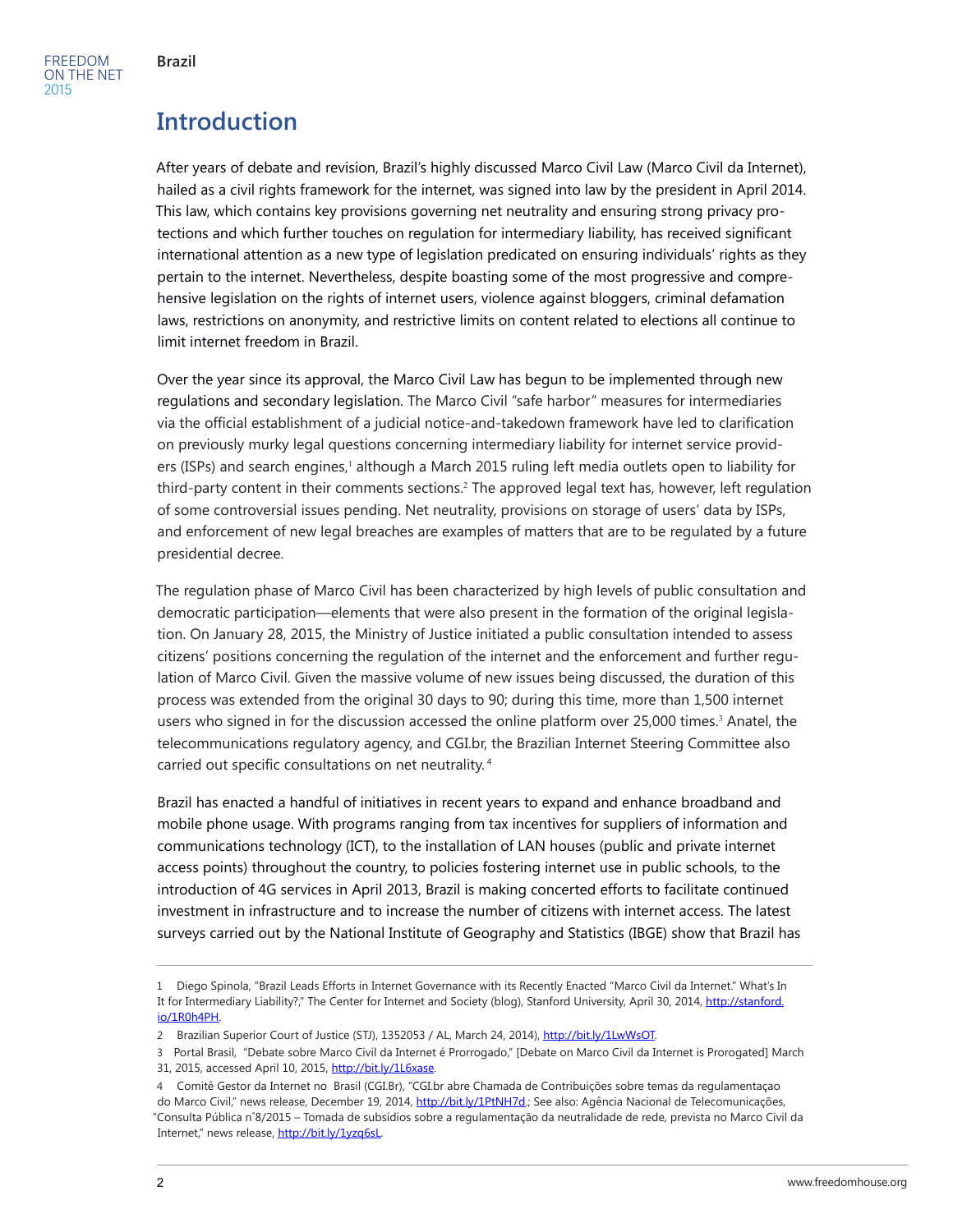50 percent of its population online.<sup>5</sup> Despite its notable progress in increasing ICT availability, however, Brazil still faces challenges in its quest to reach internet penetration rates commensurate with its economic wealth.

While internet penetration rates have been increasing modestly, social media interactivity and related activism are taking center stage in Brazil. Issues that have garnered particular interest in discussions on social media over the past year range from increasing public transportation fares to FIFA´s initiatives for the 2014 World Cup (hosted in Brazil), to concerns over security, education, corruption, and public health. In some cases, since the emergence of the Free Fare Movement, online debate has catalyzed real-world street protests.<sup>6</sup>

Brazil still faces challenges to internet users' rights in distinct areas, such as defamation charges, violence against bloggers and journalists, and an increasing number of internet-related proceedings before domestic courts and governmental bodies. Reporters Without Borders's often ranks Brazil as one of top five deadliest countries for media personnel in Latin America.<sup>7</sup> In addition to attacks on print and broadcast journalists, two bloggers—Marcos de Barros Leopoldo Guerra and Evany José Metzker—were killed in relation to their journalistic work in Brazil between late 2014 and early 2015.<sup>8</sup>

In their transparency report, Google consistently cites Brazil as one of the countries with the highest number of content removal requests. The number of removal requests also tends to increase around elections, as Brazil's controversial electoral law prohibits defaming or insulting candidates in the months leading up to an election. During the October 2014 election, the law was used as a justification for almost two hundred lawsuits and numerous content removal requests, frequently contributing to the suppression of legitimate speech within the online environment. Although amendments and regulations introduced to the electoral law in 2013 and 2014 make it slightly less restrictive, the electoral law remains a primary obstacle to internet freedom in Brazil.

# **Obstacles to Access**

*Although internet and mobile penetration rates have increased steadily in Brazil, significant disparities in access, including in the ability to purchase data plans, persist, and Brazil has yet to achieve access rates commensurate with its wealth. A new initiative to introduce Internet.org, Facebook's zero-rating platform, has the potential to improve access to some online content but has also been criticized by digital rights activists who see the program as a violation of net neutrality. Marco Civil requires the Brazilian Internet Steering Committee (CGI.br), a highly respected institution of internet governance experts, be consulted in policy-making decisions related to internet governance and Marco Civil.*

## **Availability and Ease of Access**

Despite economic growth in recent years, Brazil's access rates remain below average compared to

<sup>5</sup> Luís Gulherme Barrucho, "IBGE: Metade dos brasileiros estão conectados à internet; Norte lidera em acesso por celular," *BBC Brasil*, April 29, 2015, accessed July 7, 2015, [http://bbc.in/1JijhAk.](http://bbc.in/1JijhAk)

<sup>6</sup> Leticia Fernandes et.al, "Protestos nesta quinta colocam segurança da Copa em teste" [Protests on Thursday put safety of World Cup to the test] *O Globo,* May 15, 2014, [http://glo.bo/1gOwk59.](http://glo.bo/1gOwk59)

<sup>7</sup> Reporters Without Borders, "Infographic: The Deadliest Countries for Journalists in the Americas," September 30, 2014, <http://bit.ly/145PpJz>.

<sup>8</sup> Reporters without Borders, "Press Freedom Barometer 2014," accessed on June 21, 2015,<http://bit.ly/1V9H0hF>; Reporters without Borders, "Press Freedom Barometer 2015," accessed on June 21, 2015, [http://bit.ly/1Wj256r.](http://bit.ly/1Wj256r)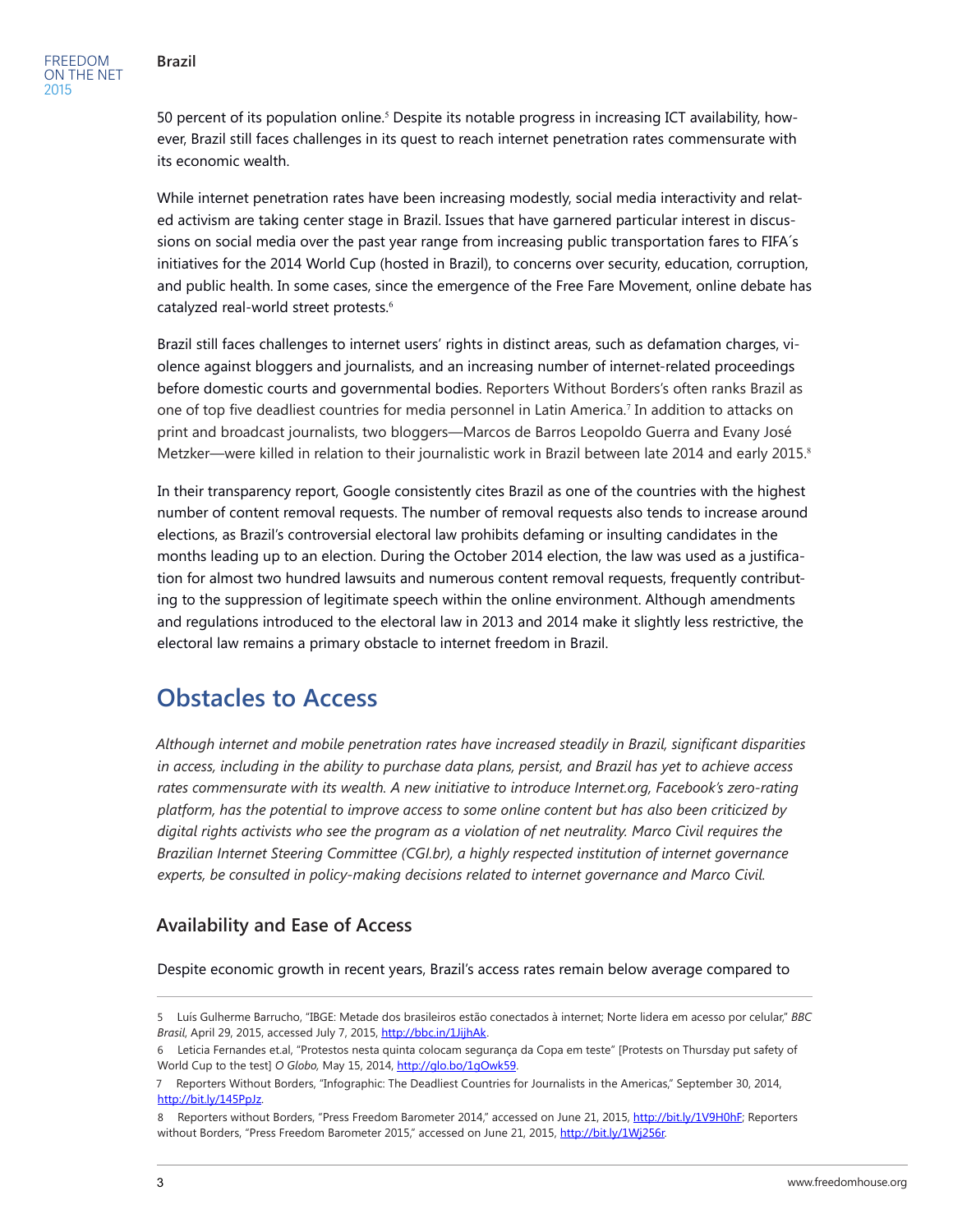many North American and European countries. According to the most recent figures from the International Telecommunication Union (ITU) Brazil's internet penetration rate reached 57 percent by the end of 2014, compared to 51 percent in 2013 and 40 percent in 2009.<sup>9</sup> Various obstacles, such as high prices—a problem that extends to fixed broadband, wireless, and 3G and 4G technologies limited availability of services, and persistent social inequalities prevent many households from accessing the internet.10 A significant digital divide and disparities in infrastructure are evident between various geographical regions, as well as between urban and rural areas.

According to the 2015 data from the Brazilian Institute for Geography and Statistics, 31 million households have internet access, accounting for 49 percent of the population. Of these, 98 percent are connected by broadband and only two percent have dial-up connections.<sup>11</sup> Meanwhile, data from the ITU shows a fixed-broadband subscription penetration of around 11 percent at the end of 2014.<sup>12</sup> Mobile broadband connections have also expanded extremely rapidly over the past five years, quickly becoming a dominant means for Brazilians to access internet. <sup>13</sup> As of the fourth quarter of 2014, Akamai measured Brazil's average internet connection speed at 3.0 Mbps.<sup>14</sup>

Public paid access centers (also known as local area network, or LAN, houses) remain the primary means of internet access for low income Brazilians in many regions, providing access to roughly a quarter of those from the lowest economic brackets. <sup>15</sup> Although household access is becoming the most common means of connection for those with slightly higher incomes, LAN houses remain relevant to digital inclusion in Brazil, particularly in the country's impoverished northern regions. <sup>16</sup>

Internet growth has been slower than expected, yet mobile penetration has grown significantly over the past five years, increasing from 88 percent in 2009 to 139 percent (or around 281 million phone subscriptions) by the end of 2014.<sup>17</sup> As of April 2015, nearly 149 million users (approximately 53 percent) had 3G services.<sup>18</sup> According to the National Agency of Telecommunications (Anatel), Brazil had 6.8 million active 4G lines by the end of 2014, representing an increase of approximately 417 percent compared to December 2013.<sup>19</sup> Such advanced connections, however, are heavily concentrated in

<sup>9</sup> International Telecommunication Union, "Percentage of Individuals using the Internet," 2009-2014, accessed June 10, 2014, [http://bit.ly/1LOr3mK.](http://bit.ly/1LOr3mK)

<sup>10</sup> Coordination for ICT Strategies (CETIC), "[No Brasil, 60% das Casas Ainda não Yêm Internet](http://coeti.seplag.ce.gov.br/?p=921)," [In Brazil, 60 Percent of Households Still do not Have Internet] July 1, 2013,<http://bit.ly/1jbuXiH>; CETIC, "Tic Domícilios e Usuários 2013," February 2014, <http://bit.ly/1NMPRjn>.

<sup>11</sup> Empresa Brasil de Comunicação, "Acesso à internet chega a 49,4% da população brasileira," April 29, 2015, acessed July 1, 2015, [http://bit.ly/1GIh19q.](http://bit.ly/1GIh19q)

<sup>12</sup> International Telecommunication Union, "Fixed (wired)-broadband subscriptions," 2000-2013, accessed April 6, 2015, [http://bit.ly/1LOr3mK.](http://bit.ly/1LOr3mK)

<sup>13 &</sup>quot;Banda ancha móvil en Latinoamérica alcanzó 32% de penetración en 2014," *Prensario Internacional*, February 3, 2015, <http://bit.ly/1NUcQL2>; See also Mediatelecom Agencia, "Banda Ancha Móvil de Brasil Crece Tres Veces Más Rápido Que El Promedio Mundial," AE Techno, May 29, 2015, [http://bit.ly/1V9IfNP.](http://bit.ly/1V9IfNP)

<sup>14</sup> Akamai, *The State of the Internet Report*, Q4 2014, accessed April 6, 2015, [http://www.akamai.com/stateoftheinternet/soti](http://www.akamai.com/stateoftheinternet/soti-visualizations.html#stoi-map)[visualizations.html#stoi-map.](http://www.akamai.com/stateoftheinternet/soti-visualizations.html#stoi-map)

<sup>15</sup> Center for Excellence in Information and Communications Technologies (CETIC), "TIC Domícilios e Usuários 2014" [ICT Household and User 2014], *CETIC*, accessed October 19, 2015, http://bit.ly/1GOHVZ5

<sup>16</sup> CGI.Br , "ICT Households and Enterprises 2013 - Survey on the use of Information and Communication Technologies in Brazil," 2014, accessed April 8, 2015, 386, <http://bit.ly/1cRt7jV>.

<sup>17</sup> International Telecommunication Union, "Mobile-Cellular Subscriptions," 2009-2015, accessed June 10, 2014, [http://bit.](http://bit.ly/1LOr3mK) [ly/1LOr3mK](http://bit.ly/1LOr3mK).

<sup>18</sup> Intelligência em Telecomunicações (Teleco), "Estatísticas de Celulares no Brasil," [Statistics on Mobile Phones in Brazil] accessed April 6, 2015, <http://www.teleco.com.br/ncel.asp>.

<sup>19</sup> Ana Paula Lobo, "4G cresceu 416,55% em 2014 e chegou a 6,76 milhões de linhas ativas no Brasil," *Universo Online*, January 30, 2015, accessed July 10, 2015,<http://bit.ly/1NUfErD>.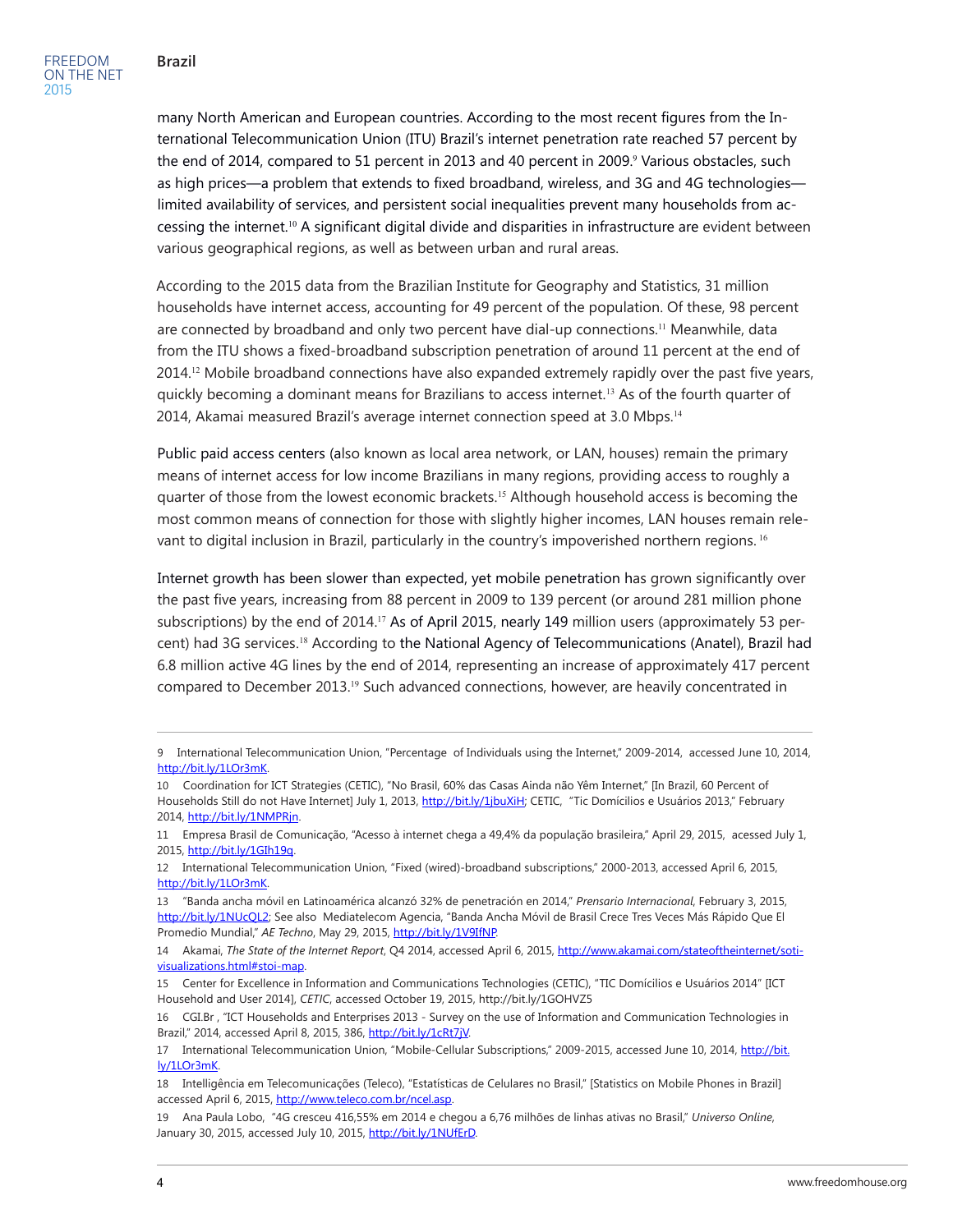wealthy urban centers, such as São Paulo.<sup>20</sup>

The anticipated demand leading up to and during the June to July 2014 World Cup greatly accelerated the development of wireless hotspots and mobile technologies supporting 4G services. While national wireless networks are still small compared to other countries—as of July 2015, Anatel registered over one million hotspots within Brazilian territory<sup>21</sup>—mobile service providers worked to increase the number in the first half of 2014 as a means of accommodating anticipated increases in 3G and 4G network traffic during the World Cup.

Although the development of 4G services would appear to be a positive step in the enhancement of Brazil's technological capacity, consumer advisory entities are skeptical, contending that 4G service is expensive and is unlikely to live up to its potential until infrastructure is improved. Furthermore, 3G users will have to acquire new handsets to begin using 4G, indicating additional costs for individuals seeking to upgrade to the latest technology.<sup>22</sup> The supply of smartphones devices with 4G services has significantly increased since the technology´s implementation in April 2013, but high prices and limited network still constitute challenges.

Brazil's federal government initiated a number of targeted internet expansion and improvement programs in 2010. One of these initiatives, the National Broadband Plan (Plano Nacional de Banda Larga or PNBL) aimed to triple broadband access by the end of 2014.<sup>23</sup> According to statistics from the Brazilian Telecommunications Association, nearly 172 million internet connections were facilitated by broadband in February 2015, representing an increase of 18.6 percent for that year.24 Yet specialists criticized the final PNBL figures: After almost four years, only 1.8 million (7.9 percent) of the 23 million fixed broadband subscriptions in the country were contracted through PNBL. With regard to access by mobile phone, PNBL covered only 0.6 per cent (800,000) of the total 128.5 million individuals who accessed mobile internet.<sup>25</sup>

The REPNBL, a legal framework establishing tax incentives for the ICT sector passed in February 2013, complements the PNBL and is intended to encourage investment in existing telecommunications networks in order to expand and modernize broadband and mobile internet capabilities and offer internet access to the population at equitable prices, coverage and quality. <sup>26</sup> According to recent data provided by the Brazilian Ministry of Communications, by December 2015 this governmental program aims to provide 40 million households with broadband internet access at an average price of BRL 35 (US\$10). 27

<sup>20</sup> "Cidade de SP é o 5˚ maior mercado da América do Sul, diz Fecomerico," [City SP is the 5th Largest Market in South America, says Fecomercio] *O Globo*, January 1, 2014, <http://glo.bo/1JqlYzg>.

<sup>21</sup> Teleco, "Hot-spots Wi-Fi no Brasil – Anatel," [Wi-Fi hotspots in Brazil] April 6, 2015, <http://www.teleco.com.br/wifi.asp>

<sup>22</sup> Proteste,"Brasil não Está Preparado para a Rede 4G" [Brazil is not Prepared for 4G Networks] July 15, 2013, [http://bit.](http://bit.ly/1LOvDBv) [ly/1LOvDBv.](http://bit.ly/1LOvDBv)

<sup>23</sup> Ministry of Communications, "Programa Nacional de Banda Larga" [A National Plan for High Bandwidth] news release, May 25, 2015, accessed April 7, 2015, <http://bit.ly/UJ4JY6>. Although Brazil did not achieve the goal set out in the National Broadband Plan, according to ITU statistics, the country did manage to nearly double broadband access between 2009 and 2014.

<sup>24</sup> Reuters, "Brasil soma 172 mil acessos de banda larga fixa em fevereiro," [Brazil Registered 172 Million Broadband Internet Access Points in February],*O Globo,* March 26, 2015, accessed April 7, 2015, [http://glo.bo/1ix1qzm.](http://glo.bo/1ix1qzm)

<sup>25</sup> Luciana Bruno, "Programa de banda larga se aproxima do fim cheio de críticas," *Exame*, September 30, 2014, accessed July 10,2015, [http://abr.ai/1QyPXdC.](http://abr.ai/1QyPXdC)

<sup>26</sup> Ministério das Comunicacões, "REPNLB – Início," news release, March 11, 2013, <http://bit.ly/1PtY0bv>.

<sup>27</sup> Ministério das Comunicacões, "Regime Especial de Tributação do Programa Nacional de Banda Larga para Implantação de Redes de Telecomunicações (REPNBL - Redes)," accessed July 7, 2015, [http://bit.ly/1JqnrFJ.](http://bit.ly/1JqnrFJ)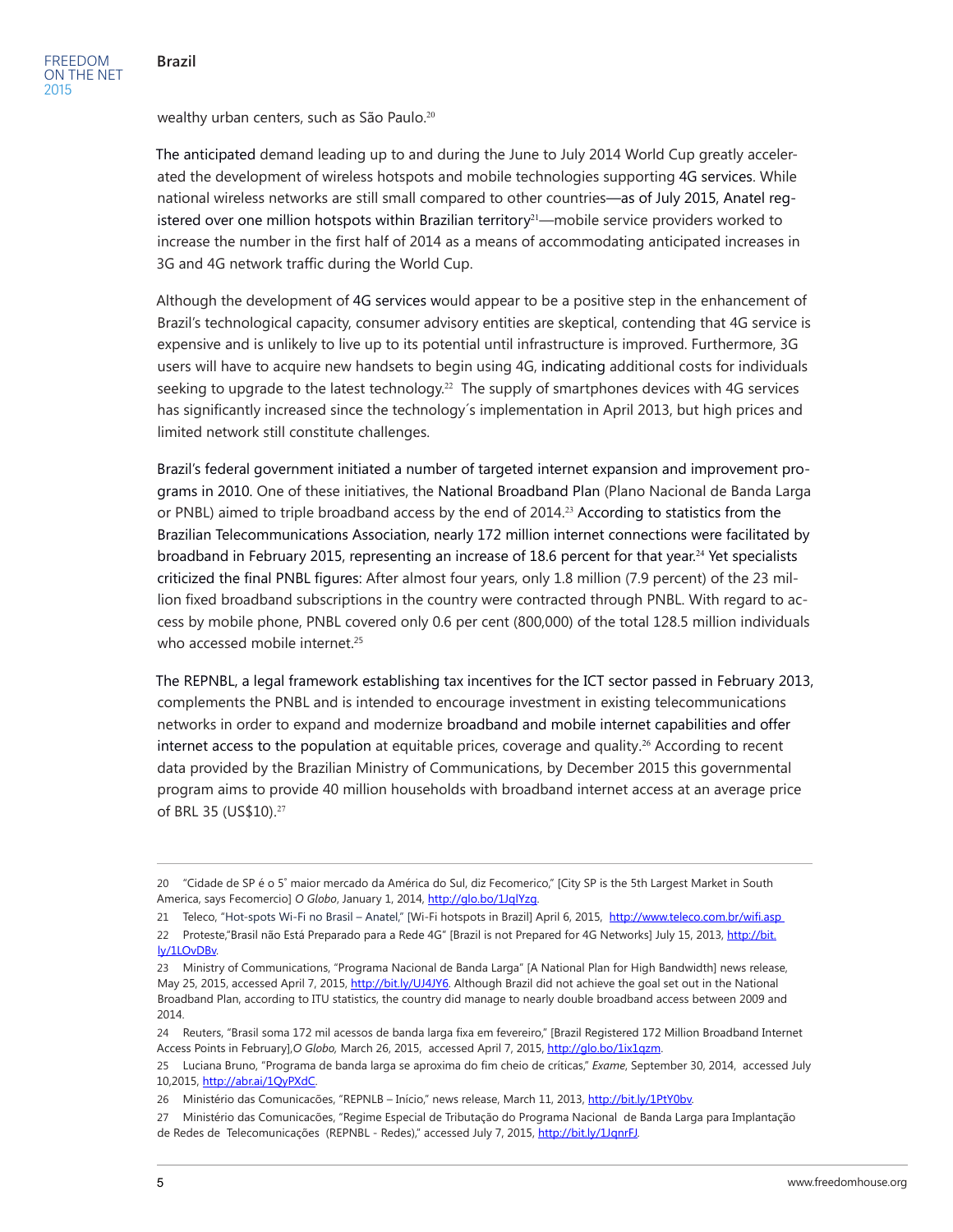New policies have also been enacted to facilitate the sale of mobile phones within the domestic market in an attempt to expand the use of portable devices with 3G and 4G technology. In February 2013, President Dilma Rousseff signed Decree No. 7,981/2013, which amended the REPNBL and established tax incentives for the ICT sector by exempting certain categories of smartphones from taxation, namely those produced with national content, Wi-Fi connectivity, email access, and open source code for developers.<sup>28</sup> The Ministry of Communications and mobile companies have also launched projects in 2015 to improve high-speed internet access in rural areas of the country.<sup>29</sup>

On April 10, 2015, President Dilma Rousseff and Facebook CEO Mark Zuckerberg announced a partnership between the Brazilian government and Facebook aimed at increasing internet penetration by providing free access to a select group of mobile applications in low-income but highly populated areas of the country, as well as free mobile data for these applications.<sup>30</sup> The Internet.org<sup>31</sup> commercial initiative has the potential to increase access, but critics have worried that it violates net neutrality (see Media, Diversity, and Content Manipulation).

## **Restrictions on Connectivity**

The government does not place limits on bandwidth, nor does it impose control over telecommunications infrastructure. There have been no reported instances of the government cutting off internet connectivity during protests or social unrest. Although there was one instance in February 2015 in which a judge ordered the blocking of WhatsApp after the application failed to comply with an information request in a criminal investigation, the order was suspended and the application was never blocked (see Blocking and Filtering).

The backbone infrastructure for the internet in Brazil is mostly privately owned. In 1998, the stateowned company Embratel, which was responsible for the building of that internet backbone, was privatized and acquired by the U.S. company MCI; later, in 2003 it was acquired by the Mexican telecomm American Movíl. Over the past decade, private backbone infrastructure, such as that of Embratel, GVT and Oi, has expanded in Brazil.

With the PNBL, however, Brazil intends to expand government owned infrastructure—including the underutilized optic fiber—to allow for low-cost connections. The significant increase in wired broadband subscriptions from 2010 to 2013 is at least somewhat attributable to the expansion of the state-owned backbone. Since the PNBL was initiated, over 612 Brazilian municipalities, which contain around 40 percent of the population, received service from the state-owned Telebras network.<sup>32</sup>

Internationally, undersea cables connect to Brazil from North America and Europe. Brazil has announced plans to create new undersea cable connections with South Africa and the Caribbean, as well as Portugal. Some of the impetus for building these connections is related to a desire to avoid reliance on U.S. infrastructure after revelations of pervasive U.S. spying on Brazilians in 2013.<sup>33</sup>

<sup>28</sup> This decree modified the 2013 REPNBL. Presidência da Republica, Decree No. 7.921 de 15.02.2013, accessed February 25, 2014, [http://bit.ly/1MqgJnH.](http://bit.ly/1MqgJnH)

<sup>29</sup> Luís Osvaldo Grossmann, "REPNBL aprova R\$ 526,4 milhões em projetos de 4G em 450 MHz," *Universo Online,* July 13, 2015, accessed July 10, 2015,<http://bit.ly/1WjakiS>.

<sup>30</sup> Grasielle Castro,"Dilma Rousseff e Facebook anunciam parceria de internet grátis para população de baixa renda,"*Brasil*  Post, April 10, 2015, accessed April 18, 2015,<http://bit.ly/1jbINSc>.

<sup>31</sup> Internet.org changed its name to Free Basics in September 2015.

<sup>32 &</sup>quot;Brazil's Program Nacional de Banda Large," *Tech in* Brazil, October 17, 2014, [http://bit.ly/1Vb2cyi.](http://bit.ly/1Vb2cyi)

<sup>33</sup> Anna Edgerton and Jordan Robertson, "Brazil-to-Portugal Cable Shapes Up as Anti-NSA Case Study," eds. Pui-Wing Tam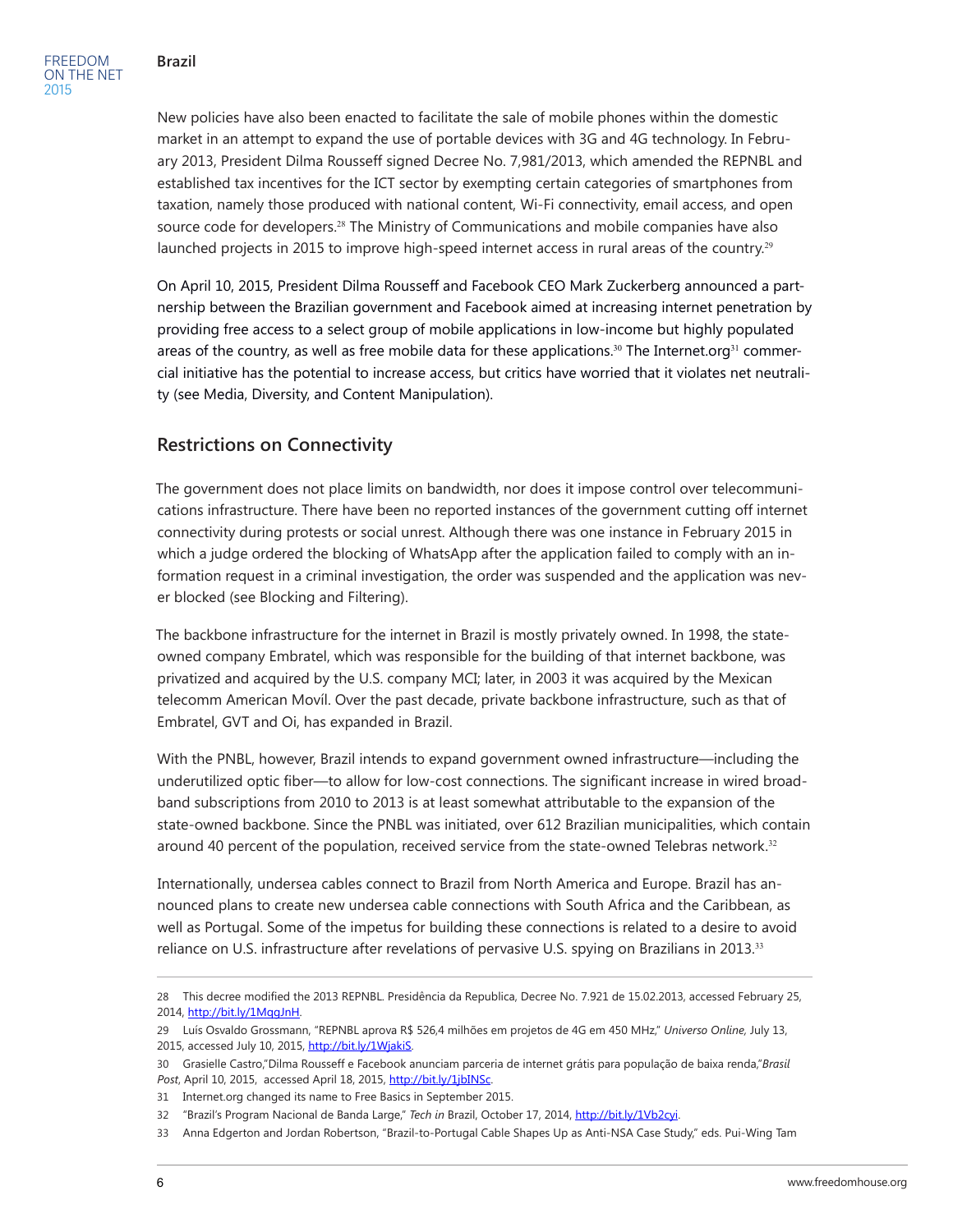In 2004, the Brazilian Internet Steering Committee (CGI.br) launched an initiative called PTT Metro to create internet exchange points (IXPs) across Brazil, starting with their first IXP in São Paulo. As of April 2013, there were 22 IXPs in operation, covering 16 of Brazil's 26 states.<sup>34</sup> Currently, Brazil has at least 25 IXPs installed in the country.<sup>35</sup>

## **ICT Market**

Although there are no significant legal or economic barriers for companies competing in the ISP, mobile, or digital technology sectors, the Brazilian ICT market is highly concentrated. As of May 2015, the market share of four large private companies—Oi, NET, Telefonica, and GVT—corresponded to over 87 percent of the country's broadband market.<sup>36</sup> In January 2014, the Brazilian antitrust authorities approved the merger of Oi and Portugal Telecom into CorpCo. Once the merger is completed, CorpCo is expected to rank as the leading telecommunication company in Brazil and in Portuguese-speaking countries worldwide.<sup>37</sup>

Recent data regarding Brazil's mobile market indicates that four large private companies—Vivo, TIM, Claro, and Oi (the latter is also among the companies with the largest percentage of the broadband market)—hold 99 percent of market share.<sup>38</sup> Such high market concentration could make it very difficult for other providers such as CBTC and Nextel to compete in the mobile sector.<sup>39</sup> Despite such concentration, Brazil's mobile industry is the largest market in Latin America.<sup>40</sup>

## **Regulatory Bodies**

Two regulatory agencies oversee Brazilian ICTs: Anatel, the Brazilian telecommunication agency, and the Administrative Council for Economic Defense (CADE), the antitrust agency that is focused on addressing merger reviews and anticompetitive practices in telecommunications markets. Additionally, in 1995 the government created the Brazilian Internet Steering Committee (CGI.br), for the purpose of coordinating and integrating all internet service initiatives in Brazil, as well as promoting technical quality, innovation, and the dissemination of services. Provisions in Marco Civil mandate that the government consult with CGI.br, and in various instances directly involve the Committee, in the policy-making and implementation of Marco Civil processes.<sup>41</sup>

Anatel is administratively and financially independent, and not hierarchically subordinate to any government agency. Its decisions can only be appealed in court. From the Ministry of Communications,

and James Attwood, *Bloomberg Business*, October 30, 2014,<http://bloom.bg/1gOGiDz>.

<sup>34</sup> Internet Society, "New Study Reveals How Internet Exchange Points Spur Internet Growth in Latin America," December 3, 2013, <http://bit.ly/1Lx6mjr>.

<sup>35</sup> Latin America and Caribbean Network Information Centre, "Internet Exchange Points en América Latina y Caribe," [http://bit.](http://bit.ly/1V9O79Q) [ly/1V9O79Q](http://bit.ly/1V9O79Q).

<sup>36</sup> Teleco, "Seção: Banda Larga—Market Share de Banda Larga no Brasil, " [Section: Broadband—Market Share of Broadband in Brazil] accessed April 7, 2015, <http://bit.ly/1ix3MhE>.

<sup>37</sup> Reuters, "Brazil competition watchdog approves Oi, Portugal Telecom merger," January 14, 2014, [http://reut.rs/1Ov29ys.](http://reut.rs/1Ov29ys) 38 Teleco, "Seção: Telefonia Celular—Operadoras de Celular,"[Section: Cellular Telephony—Cellular Operators, June 2010] accessed April 7, 2015, http://bit.ly/1ix42qx.

<sup>39</sup> Teleco, "Operadores de Celulare – 2T14" [Celular Operators – 2T14] accessed April 4, 2015, [http://www.teleco.com.br/](http://www.teleco.com.br/opcelular.asp) [opcelular.asp.](http://www.teleco.com.br/opcelular.asp)

<sup>40</sup> Sérgio Spagnuolo, "Brazil Launches 4G wireless service with few smartphone options," *Reuters*, April 17, 2013, [http://reut.](http://reut.rs/1Vb306p) [rs/1Vb306p.](http://reut.rs/1Vb306p)

<sup>41</sup> Marco Civil, art.24, II.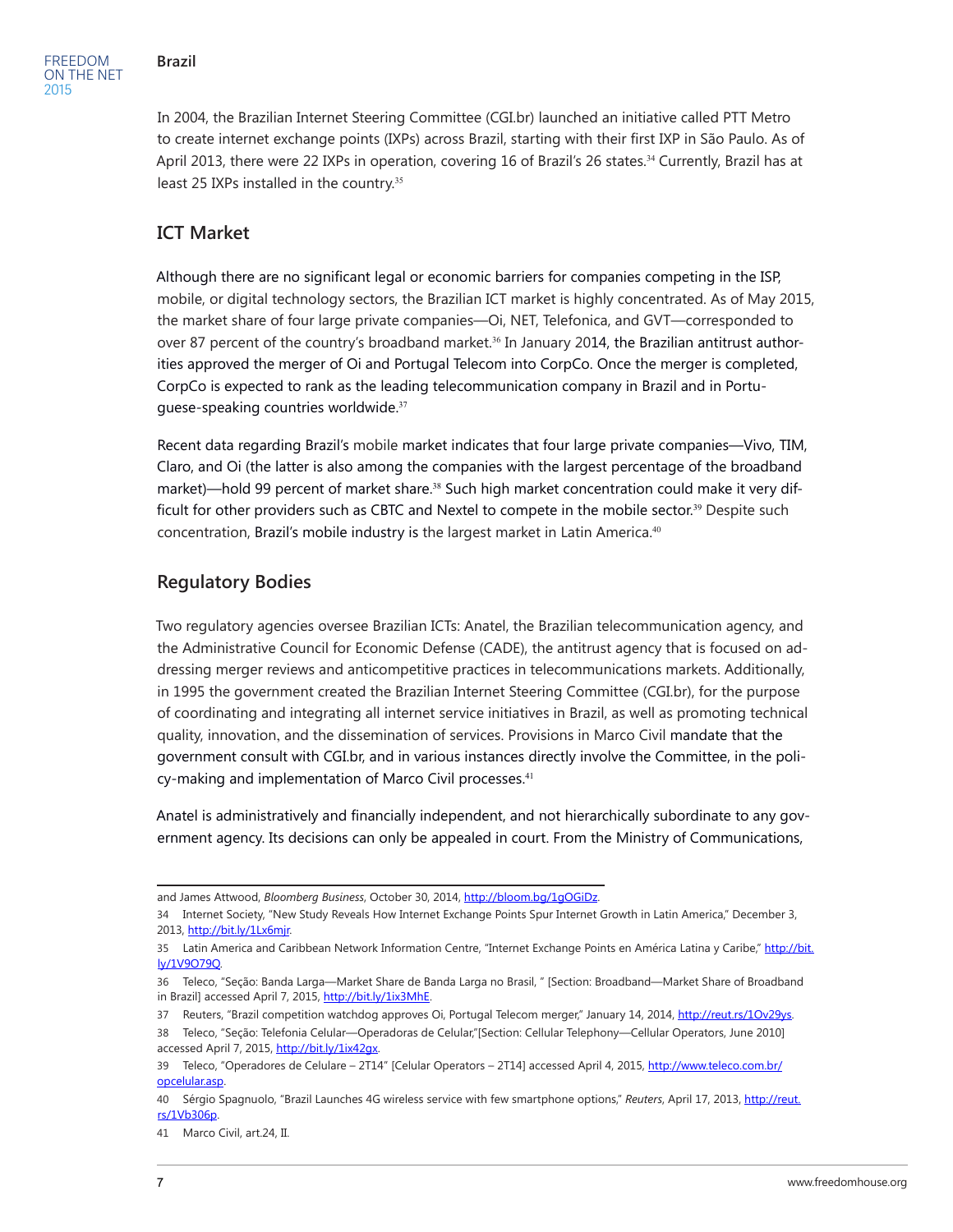FREEDOM ON THE NET 2015

Anatel has inherited the powers of granting, regulating, and supervising telecommunications in Brazil, as well as much of its technical expertise and other material assets. While both Anatel and CGI. br are tasked with ensuring free, fair, and independent operation of ICTs, the General Telecommunications Act (Law No. 9.472/1997) also empowers CADE to issue decisions on matters such as price setting and collusion.<sup>42</sup> In May 2012, the new Brazilian Antitrust Act (Law No. 12.529 of November 30, 2011) came into force, introducing a pre-merger control regime in Brazil. Under this act, mergers must have pre-approval by CADE before they can proceed. The act also expands CADE's substantive enforcement power regarding cartel and unilateral business practices that affect competition as well as consumer rights and benefits.<sup>43</sup>

CGI.br, a multi-stakeholder independent organization created in 1995, counts among its members the founders of the Brazilian internet. Committee members are elected from the government, the private sector, academia, and nongovernmental organizations. The most recent elections concluded in early April 2014.44 CGI.br's contributions include comprehensive and reliable annual reports on internet use in Brazil, funding for internet governance-related research, and the promotion of conferences such as the annual Brazilian Internet Governance Forum, and the international Net Mundial conference, which was organized in Brazil in 2014.45 In June 2009, CGI.br declared the "Principles for the Governance and Use of the Internet," which include the goals of online freedom, privacy, human rights, and net neutrality as a base for the Brazilian information society.<sup>46</sup> Many of these principles were adopted into Brazilian law through the Marco Civil in 2014.

# **Limits on Content**

*Brazilian authorities do not filter or block messages online, nor do there appear to be limits on access to online content, although the country's strict electoral laws have resulted in allegations of censorship due to their impact on content critical of candidates and other public figures. While content removal requests filed before local courts continue to pose significant challenges to social media companies in Brazil, a notice-and-takedown provision in Brazil's recently passed Marco Civil Law has clarified the situation for intermediary liability. Brazilians' use of social media tools for civic action and activism continues to increase, particularly after the intense protests against the prices of public transportation (the 2013 Free Fare Movement), the FIFA World Cup in 2014, and antigovernment protests in 2015.<sup>47</sup>*

## **Blocking and Filtering**

In keeping with the country's push to modernize and expand access to ICTs, Brazil's digital information landscape remains largely unrestricted. There are no proven indications that Brazilian authorities

<sup>42</sup> Maria Cecília Andrade, Ubiratan Mattos, and Pedro C. E. Vicentini, "Reforms in Brazilian Telecommunications Regulations and their Impact on Sector Competition," in *The Antitrust Review of the Americas 2009* (London: Global Competition Review, 2009), <http://bit.ly/1fRMA0S>; See also: Teleco, "Guia de Legislacao" [Regulation: Legislation Guide], accessed February 25, 2014, *Teleco*, <http://www.teleco.com.br/legis.asp>.

<sup>43</sup> Vinicius Marques de Carvalho, "Brazil: CADE, in *The Antitrust Review of the Americas 2014* (London: Global Competition Review, 2014), <http://bit.ly/1LG4xjL>

<sup>44</sup> CGI.Br, "Processo Eleitoral," [Elections Schedule] accessed July 10, 2015, <http://bit.ly/1Fg3UwF>

<sup>45</sup> For the outcomes of the Net Mundial 2014, see CGI, "Cadernos CGI.br | Declaração Multissetorial do NETmundial," January 28, 2015, accessed July 13, 2015, [http://bit.ly/1R0BsA9.](http://bit.ly/1R0BsA9)

<sup>46</sup> CGI.br, *Principles for the Governance and Use of the Internet*,<http://bit.ly/1NN3Vta>.

<sup>47</sup> Edgard Matsuki, "Em Brasília, protesto contra Dilma reúne 45 mil e proíbe vermelho," *Universo Online,* March 15, 2015, accessed July 15, 2015, [http://bit.ly/1OSFewl.](http://bit.ly/1OSFewl)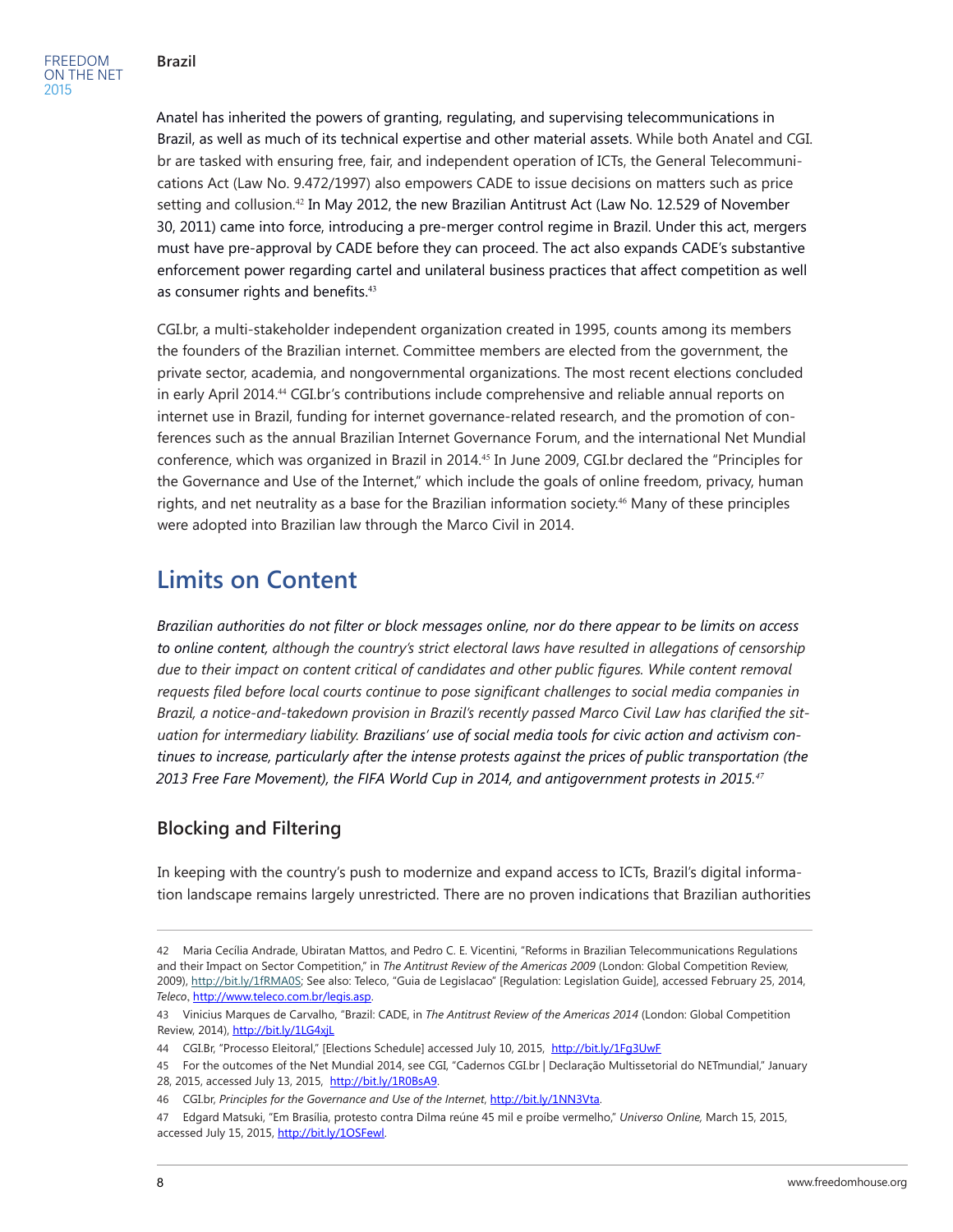are filtering messages or engaging in widespread censorship online, nor do there appear to be limits on access to online content. Brazilians freely gather and disseminate information via the internet and mobile phone technologies. They have access to a wide array of national and international news sources, blogs, social networking platforms, and citizen journalism, the latter of which has proliferated over the past year. Social networks, communication apps, and video-sharing websites such as Facebook, Twitter, and YouTube are freely accessible and widely used in Brazil.

In February 2015, a judge in the Brazilian state of Piauí ordered the blocking of the messaging service WhatsApp—the most popular app in Brazil at the time. The presiding judge in that case had previously sent an order to WhatsApp, which Facebook bought in October 2014, to disclose information relevant to a police investigation of child pornography in the state. After receiving no answer, the judge, referring to Articles 11 and 12 of Marco Civil, which outline a series of sanctions for providers that violate Brazilian Law or rights to privacy, ordered the service suspended nationwide. Although Marco Civil mentions "temporary suspension of activities that are in violation of the law" as one of the possible sanction against providers, many digital rights specialists argue that the judge's decision was a clear misinterpretation of the law.48 This attempt to enforce Brazilian jurisdiction backfired, and millions of users spent days under the fear that one of the country's leading messaging services would be completely blocked. The decision was reversed after a few days of national uproar and WhatsApp was never actually suspended, but the event hints at possible unforeseen effects of Marco Civil enforcement.

Another blocking case extensively reported in Brazilian media channels was related to a block on Secret, an application used to share messages anonymously among friends. Since its launch in Brazil, Secret was associated with practices of cyberbullying, privacy violations, posting of porn without consent, and defamation and libel, which generated broad public criticism of the application.49 In August 2014, a Brazilian court issued an interim order for the suspension of the application Secret in the country based on the argument that internet users should not be able to rely on anonymity to infringe privacy and intimacy of third parties. $^{\mathfrak{so}}$  After that episode, Secret decided to cease operations in Brazil in March 2015, by removing its application from Google Play and the Apple Store.

## **Content Removal**

Brazilian law continues to limit certain content deemed to be injurious to electoral candidates in the run-up to elections, as well as content that is deemed to be racist or discriminatory. These restrictions on content resulted in the state issuing hundreds of content-removal requests in late-2014 and early-2015. During this same period, a number of court rulings, based on the Marco Civil Law, set precedents on intermediary liability, ruling that intermediaries could not be required to prescreen content but they could be held liable for delays in complying with court orders for content removal. In contrast to these protections for ISPs established during the coverage period, in March 2015, the court ruled that news sites could be held accountable for third party comments on their sites, although as of mid-2015, there were no cases against media companies based on third party com-

<sup>48</sup> Guilherme Tagiaroli e Larissa Leiros Baroni, "Especialistas classificam suspensão do WhatsApp como 'ilegal e autoritária'" [Specialists characterize the suspension of Whatsapp as illegal and authoritarian," *Universo Online*, February 25, 2015, [http://bit.](http://bit.ly/1YDnM31.) [ly/1YDnM31.](http://bit.ly/1YDnM31.)

<sup>49</sup> "App 'Secret', de posts anônimos, chega ao fim, anuncia criador," *G1* (blog), *O Globo*, April 30, 2015, accessed July 13, 2015, [http://glo.bo/1QSNFrL.](http://glo.bo/1QSNFrL)

<sup>50 &</sup>quot;Apple cumpre ordem judicial e remove Secret da App Store," *Olhar Digital* (blog), *Universo Online*, August 21, 2014, [http://bit.ly/1KBFF7Z.](http://bit.ly/1KBFF7Z)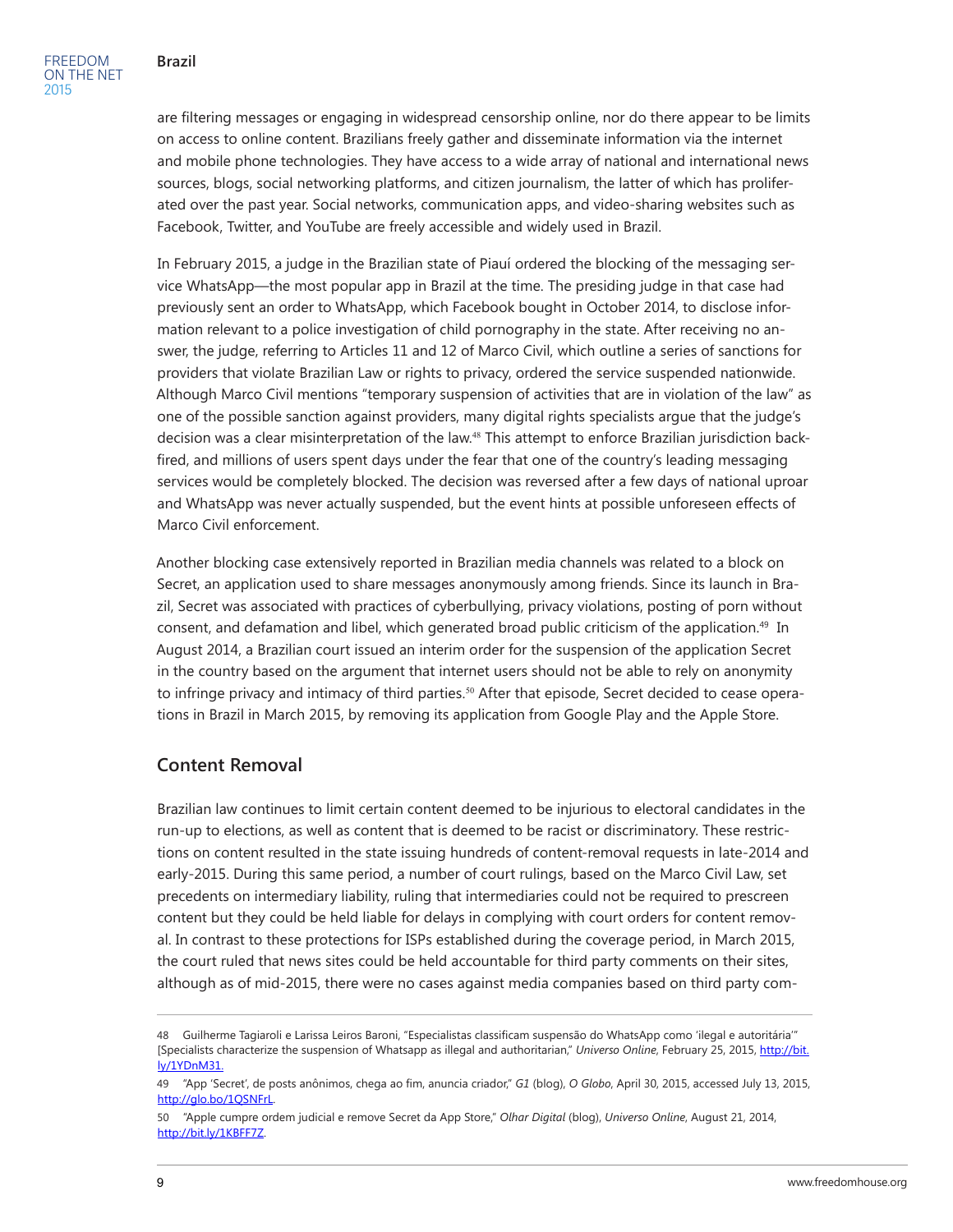#### ments.

State-initiated censorship continues to be an ongoing problem in Brazil in the context of elections. Brazil's highly controversial Electoral Act of 1997 restricts content that could be viewed as injurious to a candidate, prohibiting such material from publication for three months prior to election day. The law also prohibits campaigning more than three months prior to election day or within 48 hours before or after the election. Although the law historically pertained primarily to offline materials, a 2009 amendment extended its application to the internet and social media platforms, placing restrictions on the online publication of materials pertaining to political candidates.<sup>51</sup>

Journalists and bloggers who disregard the electoral law are subject to fines and potentially even prison sentences, and electoral courts issue numerous removal requests in order to take down articles or posts that may infringe the law. The electoral law has faced intense scrutiny and public debate particularly because its broad terms harbor the potential to constrain freedom of expression both online and offline. Due to this criticism regarding its restrictions to offline and online speech, Brazil's Electoral Law was amended in September 2013 to allow for political campaigning on Twitter. However, the law was again amended in December 2013, creating new and specific restrictions to online content concerning candidates and political parties.<sup>52</sup>

During the 2014 presidential elections, the Superior Electoral Court issued guidelines allowing candidates, parties or coalitions to campaign on their own websites within three months of election day, provided that these websites were reported to the electoral authorities and hosted on servers based in the country."53 Candidates and parties could also create political campaigns on blogs, social networking websites, and instant messaging platforms. According to Guideline No. 23.404/2014, any kind of paid advertising, on corporate sites, with or without profit, and on official or hosted pages by government bodies is prohibited.<sup>54</sup>

According to the Brazilian Association of Investigative Journalism, 192 lawsuits were filed before electoral courts in several states for suspension or removal of political and electoral related content in 2013 and 2014, with most of the requests being filed around the October 2014 elections.<sup>55</sup> For example, in September 2014, a provision of Article 57-D of the recently amended Electoral Act was employed to limit online speech in the Electoral State Court of Sergipe. Several political parties aligned with Eduardo Amorim's candidacy for the state governorship demanded that anonymous postings against him on Facebook be taken down and a fake profile be excluded from the social network. The Court granted Amorim's request and based its decision on Article 57-D of the Electoral Law, claiming that the upkeep of such posts would damage the candidate's reputation.<sup>56</sup> In another case, a court ordered the removal of satirical videos from the well-known comedy group Porta dos Fundos because the videos poked fun at the gubernatorial candidate Anthony Garotinho. The videos were only restored to the comedy group's YouTube channel after the candidate lost in the first round

54 Superior Electoral Court, Guideline No. 23.404/2014.

<sup>51</sup> Superior Electoral Court, "TSE Restabelece Multa Contra Deputado Estadual por Sao Paulo por Propaganda Irregular na Internet," [TSE Re-Impose Fines Against a State Representative in Sao Paulo by Irregular Internet Campaign] press release, November 11, 2013, [http://bit.ly/1Ms4AP3.](http://bit.ly/1Ms4AP3)

<sup>52</sup> Such restrictions include liability of servers with regard to early online campaigning; unsubscribing mechanisms for electoral advertising; elevation of fines due to violations of online electoral conduct; and the criminalization of hiring people in order to perform online bashing of candidates. Presidency of the Republic, Civil House for Legal Affairs, Law No. 12.891 of 2013, <http://bit.ly/1my5W1I>.

<sup>53</sup> Superior Electoral Court, Guideline No. 23.404/2014, April 3, 2014, accessed June 10, 2015, [http://bit.ly/1mJwwUn.](http://bit.ly/1mJwwUn)

<sup>55</sup> Associação Brasileira de Jornalismo Investigativo, Infographics, <http://www.ctrlx.org.br/#/infografico>.

<sup>56</sup> Tribunal de Justiça Eleitoral do Recife, "Decisão," [Decision] September 5, 2014, <http://bit.ly/1OwhleO>.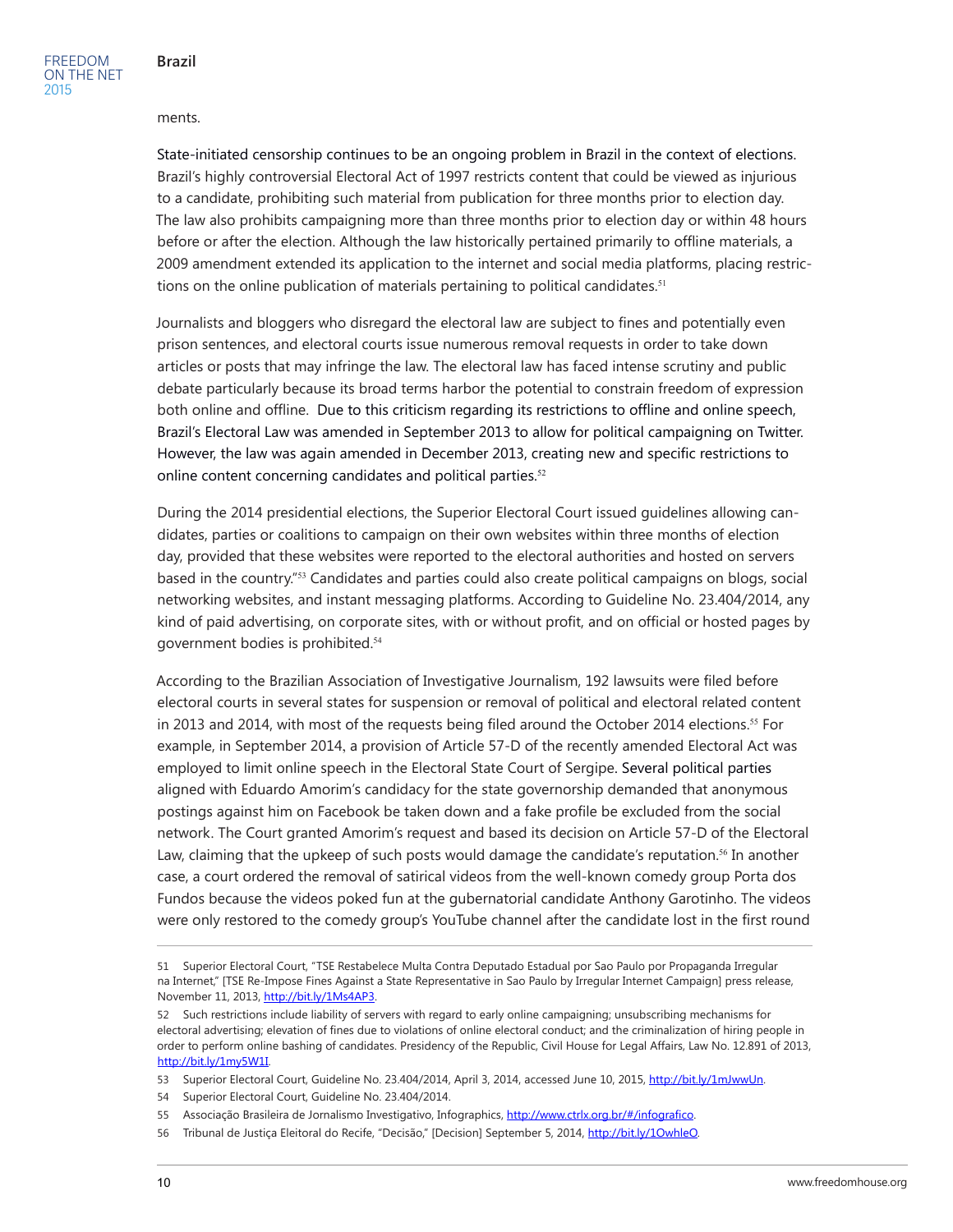#### of voting.<sup>57</sup>

Brazilian law also limits certain content through legislation against cybercrimes. The Azeredo Law (Lei Azeredo, Law #12.735/2012), which pertains to regulation of online content, was approved in April 2013 after major changes to its original, highly controversial proposal. In its final form, the Azeredo Law establishes the creation of specialized teams and sectors structured by the judicial police to combat cybercrimes and to take down racist content (other defamatory content is not directly covered by the bill). Takedowns require judicial notice, but can be issued before police investigations have begun.<sup>58</sup>

Intermediary liability issues have been settled by the establishment of consistent case law and by new legislation on the matter, with legal certainty created by the Marco Civil Law. Article 18 states: "Providers of internet connection shall not be liable for civil damages resulting from content created by third parties."59 Meanwhile, Article 19 establishes that application providers will only be held liable for civil damages resulting from content generated by third parties should they refuse to follow a court order requesting specific removal of said content.<sup>60</sup> In recent years, case law was slowly built around a similar understanding, with the Superior Court of Justice (STJ) ruling towards a judicial notice and takedown model.<sup>61</sup> Exceptions are made for copyright and "revenge porn," sexually explicit photos or videos distributed without the consent of the individual appearing in them; in these cases a court order is not required for content removal, and the user's notification alone is enough to make the intermediary liable should it refuse to make the content unavailable in a short time.<sup>62</sup>

Although ISPs are not responsible for prescreening content, between mid-2014 to early 2015, the Brazilian STJ consolidated a number of precedents ruling that intermediaries are liable for complying with court-issued notice-and-takedown requests within 24 hours.<sup>63</sup> Accordingly, in a June 2014 case, the STJ issued a decision obliging Google to compensate a user on Orkut (Google's former social media site) for moral damages, since the company did not immediately comply with an order to remove defamatory content related to false accounts in her name.<sup>64</sup> Although legislation to create a so-called "right to be forgotten," by obliging search engines to remove links to personal data, has been introduced in the Brazilian legislature, it has not yet been brought up for debate.<sup>65</sup>

<sup>57</sup> "Justiça Eleitoral libera vídeos do grupo Porta dos Fundos que citam Garotinho," *Portal* Imprensa, October 16, 2014, [http://](http://bit.ly/1DfOvXN) [bit.ly/1DfOvXN.](http://bit.ly/1DfOvXN)

<sup>58</sup> Rafaella Torres, "Aprovação de Leis sobre Crimes Cibernéticos" [Approval of Cybercrime Laws], *A2K Brazil* (blog), January 17, 2013, [http://bit.ly/1QAGF0L.](http://bit.ly/1QAGF0L)

<sup>59</sup> Law 12.965, "Marco Civil da Internet", art. 18: The provider of connection to internet shall not be liable for civil damages resulting from content generated by third parties.

<sup>60</sup> Law 12.965, "Marco Civil da Internet", art. 19: In order to ensure freedom of expression and prevent censorship, the provider of internet applications can only be subject to civil liability for damages resulting from content generated by third parties if, after an specific court order, it does not take any steps to, within the framework of their service and within time stated in the order, make unavailable the content that was identified as being unlawful, unless otherwise provided by law.

<sup>61</sup> The case law evolved to a notice and takedown model, which means internet providers and content providers were requested to remove the alleged infringing or offensive material within 24 hours upon the judicial order. See for instance STJ, *Educacional/ Yahoo*, REsp 1.338.214/MT, decision as of November 13, 2013; STJ, *Sassaki/Google*, REsp 1.338.214/MT, decision as of December 12, 2012.

<sup>62</sup> Pereira de Souza, Carlos Affonso, "Responsabilidade civil dos provedores de acesso e de aplicações de Internet: Evolução jurisprudencial e os impactos da Lei Nº 12.965," IN: Lemos, Leite, Marco Civil da Internet, Atlas, 2014.

<sup>63</sup> Brazilian Superior Court of Justice (STJ), Appeals to the Superior Court No. 1501187 / RJ (December 16, 2014), 1337990 / SP (August 21 2014); Interlocutory Appeals No. 484995 / RJ, 1349961 / MG (September 16, 2014), 305681 / RJ (September 4, 2009). See: <http://bit.ly/1NQa7Tg>

<sup>64</sup> Superior Court of Justice (Superior Tribunal de Justiça), Appeal to the Superior Court No. 1337990 / SP (August 21, 2014). See: <http://bit.ly/1NQa7Tg>

<sup>65</sup> Senado Federal, "Conselho de Comunicação Social defende sigilo da fonte jornalística," news release, September 14, 2009, <http://bit.ly/1iO7y71>; See also "Direito ao esquecimento:o mundo todo precise esquecer?" Instituto de Tecnologia e Sociedade,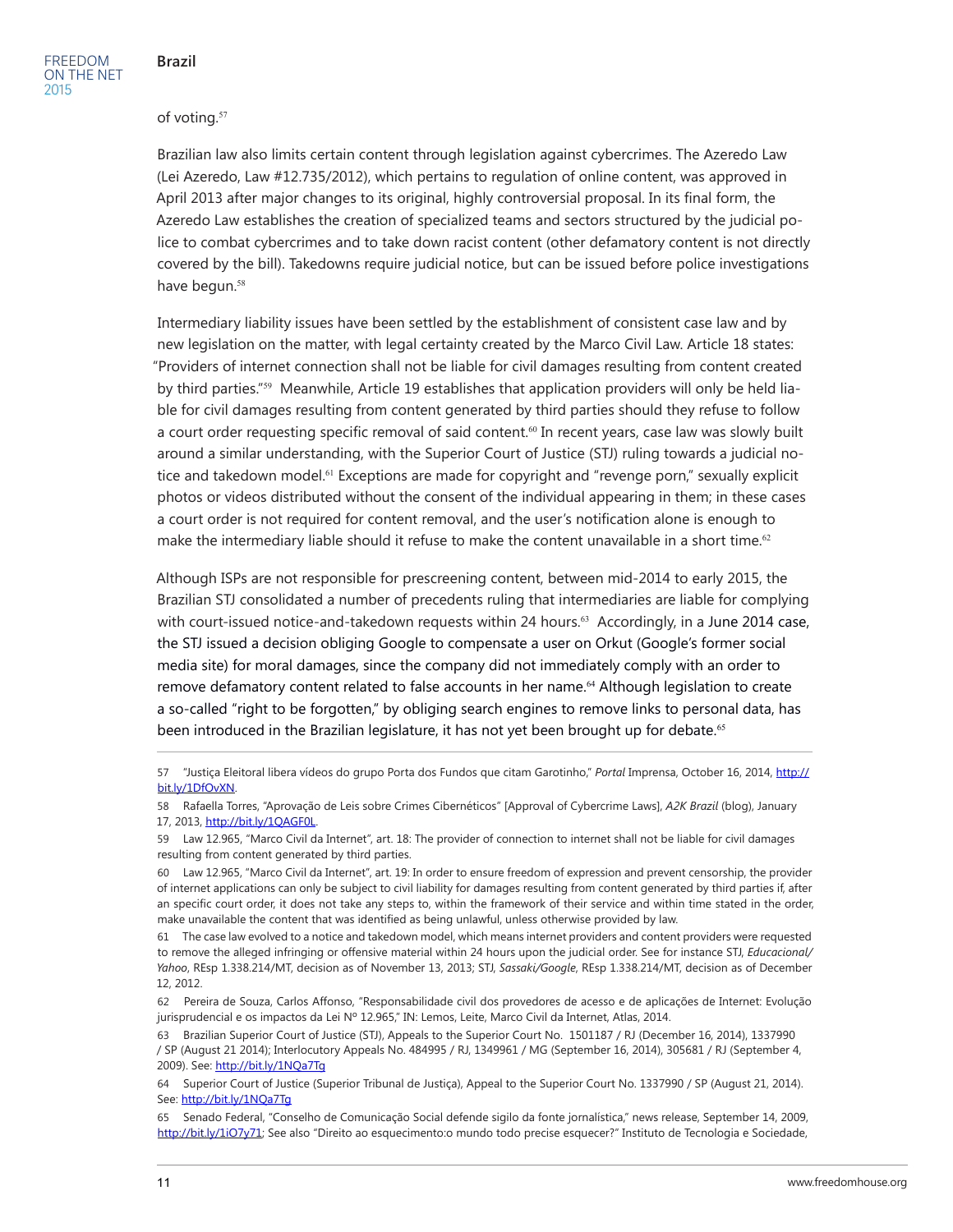Conversely, the STJ ruled in March 2015 that news providers are liable for not preventively controlling offensive posts by its users. The judges held that, unlike technology companies such as Google and Microsoft, news portals have a duty to ensure that their platforms are not used to disseminate defamatory content or violations of the privacy and intimacy of others, since their primary activity is providing accurate information to the public.<sup>66</sup> Although there were no charges against media organizations based on this precedent as of mid-2015, the ruling may encourage online newspapers and other media to preemptively delete their comments sections to avoid liability.

Brazilian requests for content removal issued to Twitter multiplied more than threefold in July to December 2014 compared to the previous period. During this six-month period, Twitter received 27 removal requests from Brazilian courts, 18 of which were related to the general elections in October.<sup>67</sup> The company withheld a total of 101 tweets and 5 accounts from view in Brazil.<sup>68</sup> With the exception of emergency situations or legal prohibitions related to a specific case, Twitter notifies users of requests for account information and restores access whenever it is not forbidden from doing so. Twitter un-withheld 80 tweets and 2 accounts previously found to be in violation of Brazilian election law following the presidential election.

## **Media, Diversity, and Content Manipulation**

Brazilians freely gather and disseminate information via the internet and mobile phone technologies, and they have access to a wide array of national and international news sources. As of June 2014, over 70 million Brazilians had Facebook accounts, representing one third of all Latin American Facebook users and placing Brazil just behind the United States and India in terms of Facebook adoption rates.69 Brazil is also among the five largest Twitter markets in the world, with the number of users in the country expanding by 26 percent during the last year.<sup>70</sup> Blogs and social networking platforms have become important instruments for citizen journalists and others to access information, defend civil rights, and express political positions.

Although self-censorship is less pervasive in Brazil than in some neighboring countries, the ongoing cases of threats, intimidation, and violence against online journalists and independent bloggers in different regions across the country (see Intimidation and Violence), may indicate that some pockets of self-censorship exist in the country.<sup>71</sup>

The Brazilian federal government has been increasingly engaged in making a stand against human

*Brasil Post* (blog)*,* August 8, 2015, <http://bit.ly/1Hofb7Y>; See also the Proposed Bill: Câmara dos Deputados, Projeto de Lei 7881/2014, [http://bit.ly/1QAItH8.](http://bit.ly/1QAItH8)

<sup>66</sup> Brazilian Superior Court of Justice (STJ), Appeal to the Superior Court No. 1352053 / AL (March 24, 2014), [http://bit.](http://bit.ly/1MP9esA) [ly/1MP9esA](http://bit.ly/1MP9esA)

<sup>67</sup> Twitter, "Removal requests," *Transparency Report*, July-December 2014, accessed on July 15, 2015. [https://transparency.](https://transparency.twitter.com/removal-requests/2014/jul-dec) [twitter.com/removal-requests/2014/jul-dec.](https://transparency.twitter.com/removal-requests/2014/jul-dec)

<sup>68</sup> Twitter, " Withheld Content," *Transparency Report*, July-December 2012, accessed on April 9, 2015, [https://transparency.](https://transparency.twitter.com/removal-requests-ttr2) [twitter.com/removal-requests-ttr2](https://transparency.twitter.com/removal-requests-ttr2).

<sup>69</sup> Statista, "Number of Facebook users in Brazil from 2012 to 2018 (in millions)," June 2014, accessed April 2015, [http://bit.](http://bit.ly/1KE9lT2) [ly/1KE9lT2.](http://bit.ly/1KE9lT2); See also: Statista, "Leading countries based on number of Facebook users as of May 2014 (in millions)," July 2014, accessed April 2015, <http://bit.ly/1ndsdhM>.

<sup>70</sup> "Twitter tem aumento de 25% no número de usuários no Brasil," ["Number of Twitter users increases 25% in Brazil"] *Folha de São Paulo,* December, 2014, accessed April 2015, [http://bit.ly/1v92uck.](http://bit.ly/1v92uck)

<sup>71</sup> John Otis, "Bloggers Targeted as Murders Spike in Brazil," *Attacks on Press: Journalism on the Front Lines 2012*, Committee to Protect Journalists, February, 14, 2013,<http://bit.ly/1LzzPt0>; Jana Sampaio and Julia Cople, "Jornalistas cobram menos violência e mais recursos," Departmento de Comunicação Social, February 7, 2014, accessed on July 15, 2015, [http://bit.](http://bit.ly/1ML96v3) [ly/1ML96v3.](http://bit.ly/1ML96v3)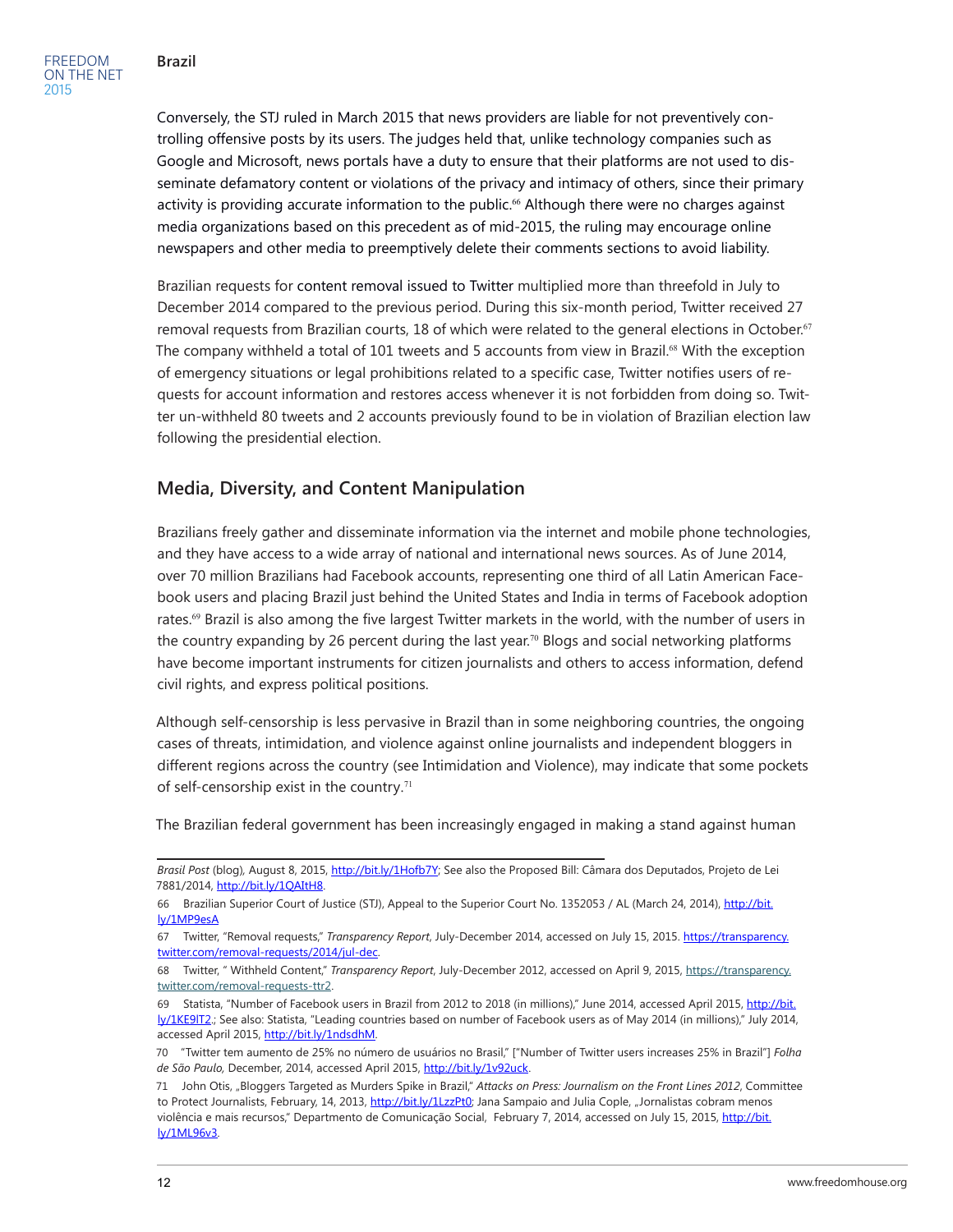rights violations online. Within the framework of Marco Civil, the Brazilian Presidency announced on April 7, 2015, the creation of the Pact for Combatting Human Rights Violation Online, comprising a series of commitments intended to promote a safe and discrimination-free virtual environment. This initiative has been supported by Google, Facebook and Twitter, and also includes the institution of an ombudsman for online human rights violations and the launching of a website called Humaniza Redes (Humanized Networks), which will receive complaints on human rights violations and offer internet users instructions on how to safeguard themselves from cyber-violence. The law also has some provisions allowing for the removal of racist or other discriminatory content, which may raise difficult issues about the balance between free speech and combating harassment (see Content Removal $1.72$ 

The Marco Civil Law guarantees net neutrality in Brazil. The National Telecommunications Agency (Anatel) initiated a public consultation in December 2014 on the implementation of net neutrality regulation,73 as did the influential private research and digital rights entity CGI.br.74 There is significant debate about what the strong protections of net neutrality in the Marco Civil Law mean in relation to the implementation of zero-rating programs, such as Internet.org, the Facebook initiative that the company is planning to introduce in Brazil.

Facebook claims that Internet.org is an effort to increase global access to the internet,<sup>75</sup> but critics have raised concerns that the commercial initiative would provide free access only to a limited number of online applications, including Facebook, rather than to the internet as a whole, with the potential for some users to confuse access with Facebook to access with the internet. Critics argue that Internet.org, and zero-rating programs in general, violate net neutrality principles and stifle competition and innovation by creating "walled gardens" that confine low-income users to certain areas of the internet, giving birth to "cyberspace segregation,"76 and concentrating Facebook's market share, perhaps to the point of closing out opportunities for other competitors in the future.<sup>77</sup> In response to critics, Mark Zuckerberg has argued that limited access is better than no access,<sup>78</sup> and in early May 2015, announced the initiative would be open to any app developer.<sup>79</sup>

## **Digital Activism**

Social media platforms such as Facebook and Twitter continue to play a central role in civic activism in Brazil. Social media has been instrumental to political movements such as the demonstrations against the federal government, which took place in March and April 2015.<sup>80</sup> Use of social networks

<sup>72</sup> Portal Brasil, "Governo lança Pacto de Enfrentamento às Violações de Direitos Humanos" ["Federal Government Announces Pact for Combatting Human Rights Violation Online"] news release, April 7, 2015, accessed April 10, 2015, [http://bit.](http://bit.ly/1GPpWUO) [ly/1GPpWUO.](http://bit.ly/1GPpWUO)

<sup>73</sup> Agência Nacional de Telecomunicações, "Consulta Pública n˚8/2015 – Tomada de subsídios sobre a regulamentação da neutralidade de rede, prevista no Marco Civil da Internet."

<sup>74</sup> CGI.Br), "CGI.br abre Chamada de Contribuições sobre temas da regulamentaçao do Marco Civil."

<sup>75</sup> Internet.org, "About," <http://www.internet.org/about/>.

<sup>76</sup> Pedro Ramos, "Dilma, Zuckerberg e o fim do Facebook grátis na Claro," *Brasil Post* (blog)*,* April 14, 2015, accessed April 18, 2015, [http://bit.ly/1E6WxXh.](http://bit.ly/1E6WxXh)

<sup>77</sup> Pedro Ramos, "Dilma, Zuckerberg e o fim do Facebook grátis na Claro."

<sup>78</sup> Tatiana de Mello Dias,"Mark Zuckerberg rebate críticas ao Internet.org: 'É melhor ter algum acesso à internet do que nenhum',"April 17, 2015, accessed April 18, 2015, <http://bit.ly/1Vbk2Xo>.

<sup>79</sup> Mario Trujillo, "Zuckerberg blasts 'extreme definition' of net neutrality," *The Hill*, May 4, 2015, [http://bit.ly/1L8xwyl;](http://bit.ly/1L8xwyl) "Facebook opens up Internet.org amidst net neutrality row," *BBC News*, May 4, 2015, <http://bbc.in/1bsnF5L>.

<sup>80</sup> Felipe Patur and Teresa Perosa,"1 milhão confirmam presença em atos pelo impeachment de Dilma," ["One million persons join demanding Dilma Roussef's impeachment"] *Época* February 21, 2015, accessed April 10, 2015, [http://glo.bo/1KEd1UD.](http://glo.bo/1KEd1UD)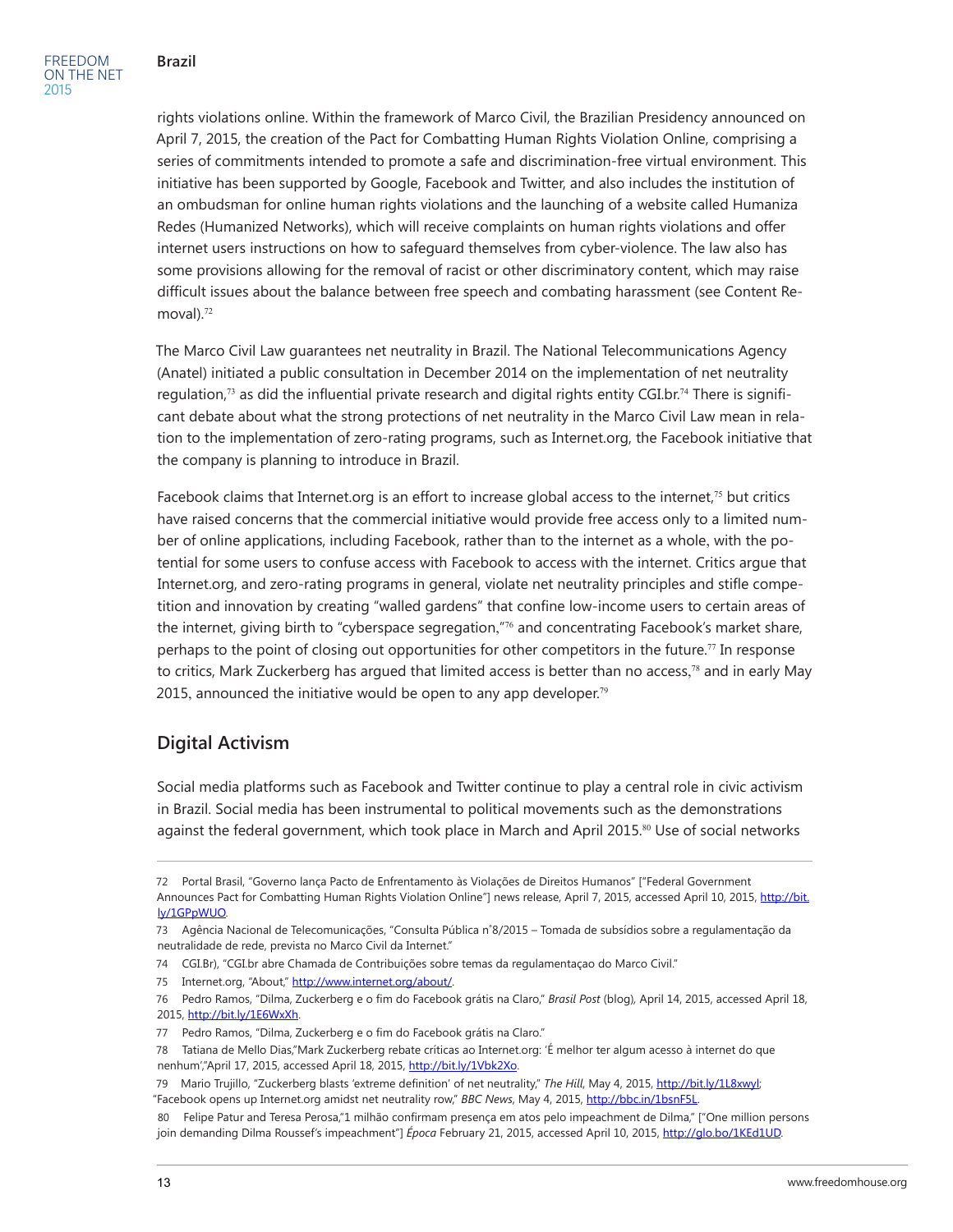is also significant among minorities and civil rights movements.

Following a historically tight presidential run in 2014, general frustration over the economy and a massive corruption scandal involving the state-run oil company contributed to widespread discontent with the government by late 2014. Catalyzed by social media, massive demonstrations in early 2015 brought over a million citizens to the streets to express their political positions, both for and against the government in office. Facebook, Twitter, WhatsApp and Instagram were widely used to organize protests in major Brazilian cities in March and April 2015.<sup>81</sup>

Citizen activism, however, is not merely limited to organizing outside the government. Citizens increasingly engage with formal government platforms to express opinions and shape the design and implementation of legislation. A number of open and transparent government initiatives provide citizen activists with important tools and information for campaigns, as well as formal avenues for direct democratic participation and input in government decisions affecting all areas of life, including information and technology issues. Some examples include the open, participatory legislative process leading to the adoption of Marco Civil Law in 2014 and the ongoing initiatives of public consultations set up by the Department of Justice to design Marco Civil's regulation through a governmental decree.<sup>82</sup> Brazil is a also a founding member of the Open Government Partnership—a global effort to increase transparency and accountability—and, as part of this effort, has significantly improved standards of access to public information in recent years, establishing a system whereby citizens are entitled to request information from an electronic system. <sup>83</sup>

## **Violations of User Rights**

*Brazil's Marco Civil Law established a framework for internet users' rights, but other legal provisions – such as criminal defamation laws and laws restricting certain speech during elections – all contribute*  to a legal environment where individuals can face prosecutions for what they write online. High levels *of violence in Brazil's urban centers, coupled with impunity for many crimes, have contributed to one of the highest rates of violence against journalists in the region. During the coverage period, two bloggers and four other journalists were killed.*

## **Legal Environment**

Although Brazil adopted some of the most progressive legislation in the world related to internet governance with the enactment of Marco Civil, several competing legal provisions, such as laws criminalizing defamation and blasphemy and restricting speech around elections, remain as obstacles to users' rights online (see Content Removal).

The Brazilian Federal Constitution forbids anonymity but protects freedom of the press and freedom of speech, including cultural and religious expression.84 Brazil made noteworthy progress in estab-

<sup>81</sup> David Biller,"More Than a Million Hit Brazil Streets to Protest Rousseff" eds. Philip Sanders and Harry Maurer, *Bloomberg Business*, March 15, 2015, accessed April 10, 2015, http://bloom.bg/1xpWGwy.

<sup>82</sup> Pensando Direito, "Marco Civil Da Internet O Que É?" accessed July 10, 2015, [http://pensando.mj.gov.br/marcocivil/.](http://pensando.mj.gov.br/marcocivil/)

<sup>83</sup> From May 2012 to January 2015, the Government received 240,414 requests for information, most of which concerned public administration, finances and economy. From these, the government responded to 239,474 queries, granting the requested information in 175,203. Open Government Partnership Brazil, *Mecanismo Independente de Avaliação: Relatório de Progresso 2011-2013,*September-October 2013, 54, [http://bit.ly/1VcOkDM.](http://bit.ly/1VcOkDM)

<sup>84</sup> Constituição Federal de 1988, an English translation of the Constitution is available at: [http://bit.ly/1iOdLz.](http://bit.ly/1iOdLz)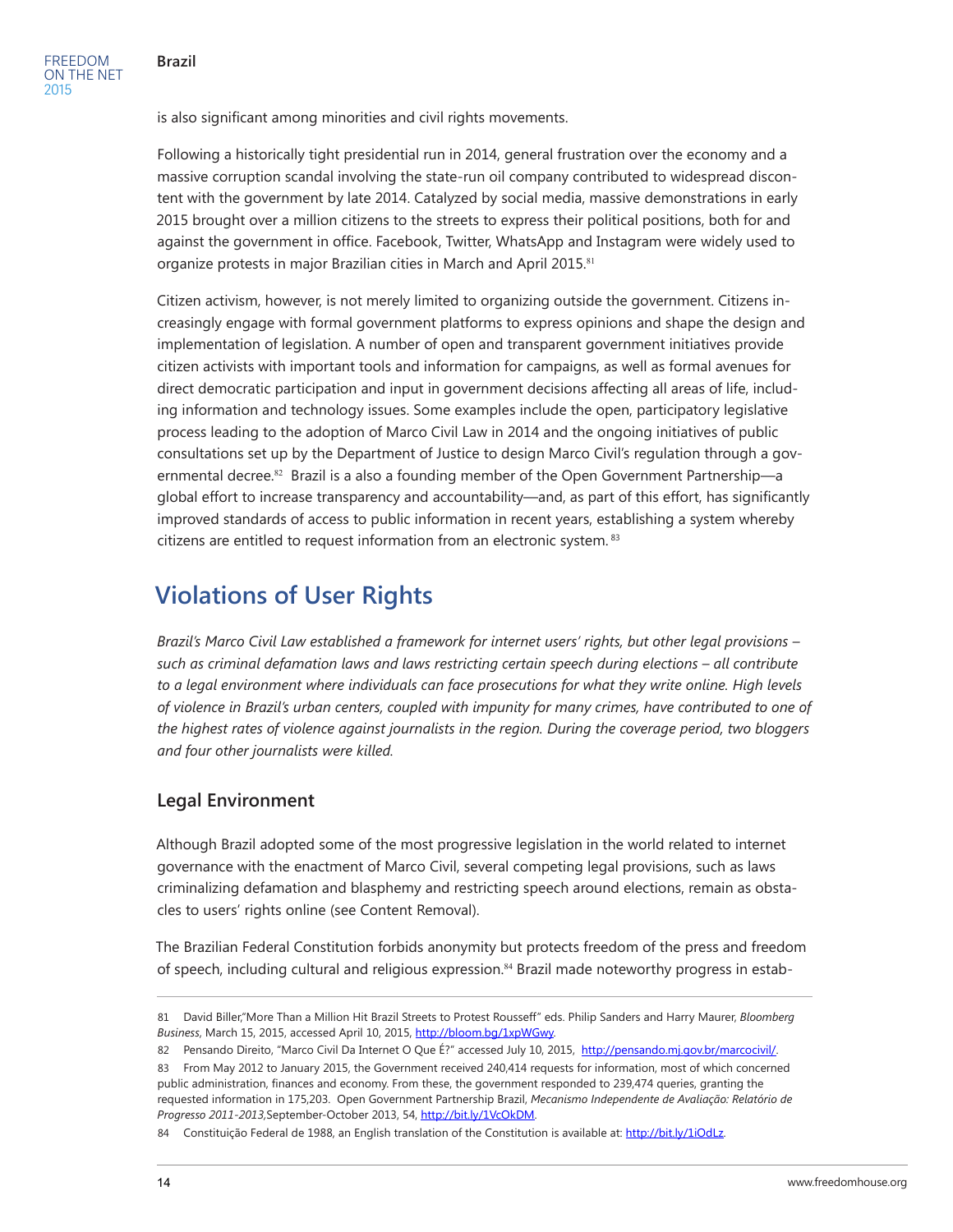lishing a foundation for internet user rights with the passage of the Marco Civil Law, a so-called constitution for the internet, which was signed into law in April 2014.<sup>85</sup> The groundbreaking legislation establishes the rights to freedom of expression online, offers detailed privacy protections pertaining to personal data, guarantees net neutrality and functionality, and promises to uphold the participatory nature of the internet.<sup>86</sup> Nevertheless, Brazil continued to see instances of local officials bringing charges of defamation—which is a crime punishable by six months to two years in prison or a fine according to the penal code—against bloggers and online journalists.<sup>87</sup> In October 2014, ARTICLE 19, a civil society organization, launched a campaign in Brazil to press for the decriminalization of defamation.<sup>88</sup>

Brazil has a long history of laws that combat discriminatory speech. Although people are rarely charged or imprisoned for racist or discriminatory speech, Brazilian law establishes penalties ranging from two to five years in prison for practicing or inciting discrimination based on race, ethnicity or religion in the media or in other publications.<sup>89</sup> The Azeredo Law, passed in 2012, extended these penalties to online speech.90 The Criminal Code further outlines punishment for vilifying or mocking religion, with penalties ranging from one month to one year in prison, although it is unclear whether these penalties have been applied online. In July 2015 representatives introduced a legislative initiative to Congress that seeks to increase the penalty for vilifying religion to four to eight years in prison.<sup>91</sup>

In April 2013, a Brazilian cybercrime law commonly referred to as the "Carolina Dieckmann Law" came into force. The law's adopted nickname comes from actress Carolina Dieckmann due to the fact that the legislation took center stage after nude photos of her were distributed online in early 2012.92 The law criminalizes breaches of digital privacy such as computer intrusion, the "installation of vulnerabilities," and editing, obtaining, or deleting information—including credit card numbers without authorization. The actions of distribution, sale, production, or offer of programs or devices meant to facilitate the aforementioned actions, or to interrupt ICT services, are also categorized as crimes. Associated punishments vary from fines to up to five years imprisonment.

## **Prosecutions and Detentions for Online Activities**

Several recent court cases concerning defamation may pose threats to freedom of expression online.93 In April 2014, the blogger Paulo Henrique Amorim was convicted of defamation for insulting

<sup>85</sup> Câmara dos Deputados, Projeto de Lei e Outras Proposições, [Draft Laws and Other Propositions] Project de Lei 2126/2011, accessed February 14, 2014, [http://bit.ly/1fjr8Ov.](http://bit.ly/1fjr8Ov)

<sup>86</sup> Presidency of the Republic of Brazil, Civil House, Legal Affairs Subsection, Text of Law No. 12.965 (in print only), Government of Brazil, April 23, 2014. English version by Carolina Rossini, distributed by CGI.Br at the end of Net Mundial event, available at [http://bit.ly/1jerSOK.](http://bit.ly/1jerSOK)

<sup>87</sup> Legal Decree 2848/40, Penal Code art. 331, [http://bit.ly/1OV4Vwj.](http://bit.ly/1OV4Vwj)

<sup>88</sup> To support the campaign, ARTICLE 19 has produced a mini-documentary called "I, the colonel in myself". The film features interviews with people who have been prosecuted for defamation, as well as experts on the subject. Article 19, "Brazil: Article 19 launches campaign to decriminalize defamation," press release, October 29, 2014, <http://bit.ly/1FwsNnz>.

<sup>89</sup> Law Nº 9.459, May 13, 1997, art. 20, [http://www.planalto.gov.br/ccivil\\_03/LEIS/L9459.htm](http://www.planalto.gov.br/ccivil_03/LEIS/L9459.htm).

<sup>90</sup> Law Nº 12.735, November 30, 2012, art.1, [http://www.planalto.gov.br/CCIVIL\\_03/\\_Ato2011-2014/2012/Lei/L12735.htm](http://www.planalto.gov.br/CCIVIL_03/_Ato2011-2014/2012/Lei/L12735.htm).

<sup>91</sup> Fernando Diniz, "Após Parada Gay, "Cristofobia" pode virar crime hediondo," *terra*, June 8, 2015, [http://bit.ly/1cIAVDW.](http://bit.ly/1cIAVDW)

<sup>92</sup> "After 13 Years, Brazil approves two cybercrime laws at once," *Linha Defensiva*, November 7, 2012, [http://bit.ly/1NWuC04.](http://bit.ly/1NWuC04)

<sup>93</sup> There are a number of additional cases of defamation or other charges against online journalists. For example, the case against blogger Ricardo Antunes, charged in 2012 with extortion and imprisoned for five months, is still ongoing. In another case that occurred after the coverage period, the blogger Paulo Cezar de Andrade Prado was arrested and jailed on charges of defamation.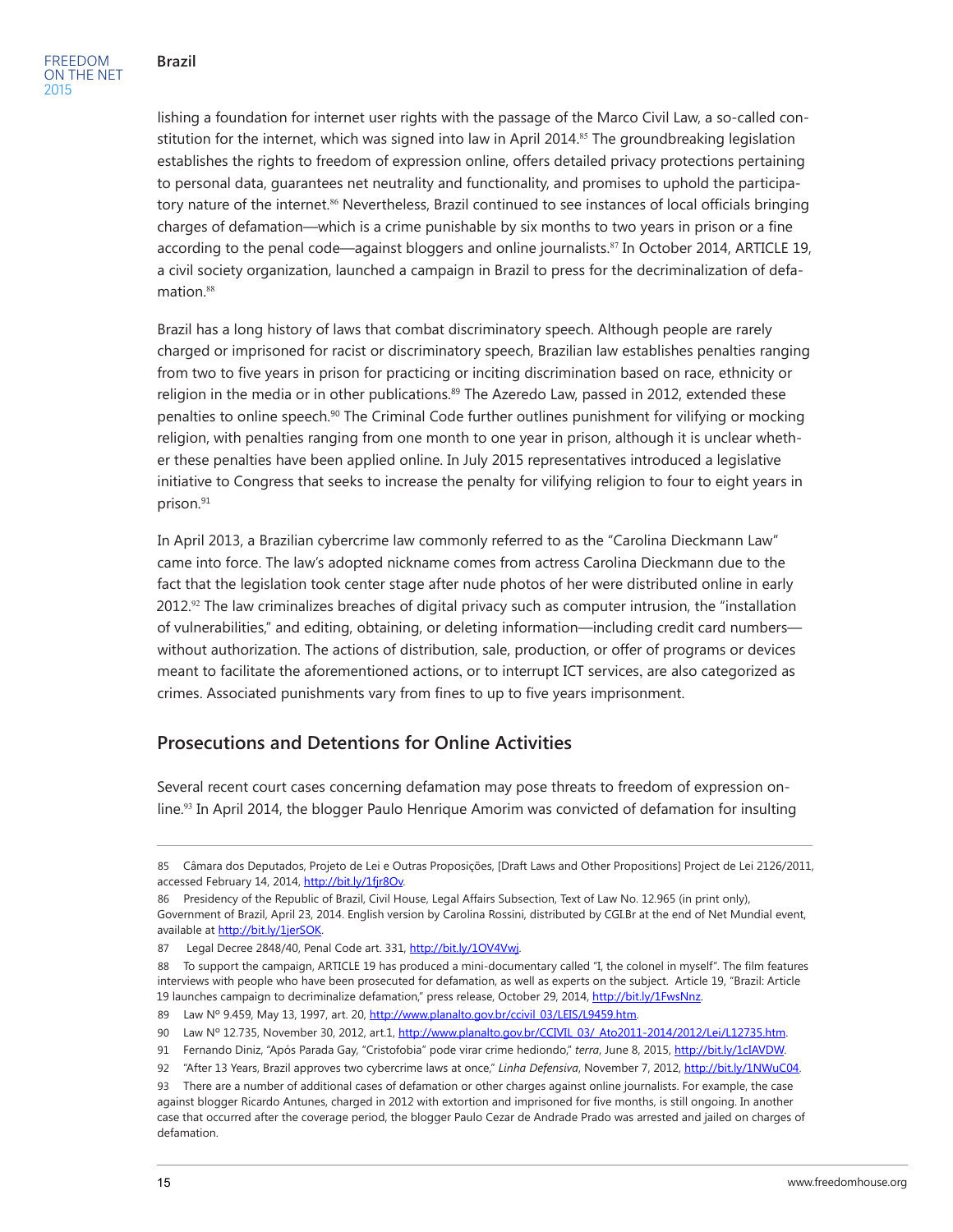Merval Pereira, a journalist for *O Globo*, whom he called a "bandit journalist." Although originally convicted to serve jail time, Amorim's jail sentence was commuted in favor of a fine of ten times the minimum salary to be paid to a public or private social impact institution. Amorim's lawyer stated that her client will appeal the decision.<sup>94</sup>

In another defamation case in September 2014, however, a federal judge dismissed a defamation charge against Richard Noblat, a columnist for the *O Globo* newspaper, citing free expression concerns in his decision. The Public Ministry had charged Richard Noblat with racism and defamation for an article published on *O Globo's* site in which he criticized Joaquim Barboso, the president of the Supreme Federal Tribunal at that time, and implied that Barboso only attained his job because he was black.<sup>95</sup>

In a previous, more highly publicized case, defamation charges were filed against journalist and blogger José Cristian Góes in December 2012 for a fictional story about the confession of a corrupt colonel that he posted on his blog *Infonet*. The charges, which were both civil and criminal, were initiated by high court judge Edson Ulisses, who claimed that both he and his brother were subject to defamation in the story. It is worth noting that while the story in question mocks political corruption in Brazil, it does not name or describe any particular person.<sup>96</sup> In July 2013, the author was sentenced to seven months and sixteen days in prison. The sentence has since been converted to community service. Góes was also sentenced to pay damages to the judge in a separate civil case, in November 28, 2014.<sup>97</sup> He ultimately decided to shut down his blog on July 22, 2014.

Brazilian courts have also banned individuals from posting online in certain cases. In March 2013, the Civil Court of São Paulo prohibited the activist Ricardo Fraga de Oliveira from posting anything on Facebook about the construction of a real estate development in Vila Mariana, São Paulo, after the real estate company in charge of the development filed a lawsuit against Fraga. Prior to the ruling, Fraga had organized several peaceful protests and a petition against the development. In February 2015, the free speech organization ARTICLE 19 organized a campaign against the continued infringements on Fraga's right to freedom of expression online.<sup>98</sup> Under slightly different circumstances, the blogger Ricardo Atunes has been prohibited from writing about the criminal case in which he was charged with extortion in 2012, on his social media accounts. The case is still ongoing.<sup>99</sup>

<sup>94 &</sup>quot;Paulo Henrique Amorim é condenado por injúria a jornalista," *Folha de São Paulo*, April 29, 2014, accessed on June 16, 2015, [http://bit.ly/1OV6sSR.](http://bit.ly/1OV6sSR)

<sup>95</sup> "Joaquim Barbosa perde ação contra o jornalista Ricardo Noblat por injúria racial," *Portal Imprensa*, September 22, 2014, accessed June 16, 2015,<http://bit.ly/1QAPJTa>; see also Vinícius Lisbôa, "MPF denuncia Noblat por racismo e injúria contra Joaquim Barbosa," *EBC Agência Brasil*, March 26, 2014, accessed June 16, 2015, <http://bit.ly/1OV7nCZ>.

<sup>96</sup> Isabela Fraga, "Brazilian prosecutor files criminal charges against journalist for writing fictional blog post," *Journalism in the Americas Blog*, Knight Center for Journalism at the University of Texas at Austrin, February 15, 2013, [http://bit.ly/1G4XrPZ;](http://bit.ly/1G4XrPZ) See also: Reporters Without Borders, "Journalist gets 'Judicially Insane' Jail Term for Fictional Short Story," July 8, 2013, [http://bit.](http://bit.ly/12SU1Pr) [ly/12SU1Pr](http://bit.ly/12SU1Pr).

<sup>97</sup> Igor Waltz, "Justice sentences journalist again for publishing a fictional short story," Associação Brasileira de Imprensa, December 3, 2014, <http://bit.ly/1LzGR0W>.; See also: Rafael Spuldar, "Brazilian writer convicted for fictional story," Index on Censorship, July 15, 2013,<http://bit.ly/1Kxn3sR>.

<sup>98</sup> Paula Martins, "Protest Letter to UN-Ricardo Fraga's Case," Article 19, April 22, 2014, accessed June 16, 2015, [http://bit.](http://bit.ly/1VcR6ci) [ly/1VcR6ci](http://bit.ly/1VcR6ci); see also "2 anos de censura digital," Article 19, February 20, 2015, accessed June 16, 2015, [http://artigo19.org/](http://artigo19.org/blog/2-anos-de-censura-digital/) [blog/2-anos-de-censura-digital/](http://artigo19.org/blog/2-anos-de-censura-digital/).

<sup>99</sup> Associação Brasileira de Jornalismo Investigativo, "Posição da Abraji em relação ao caso do blogueiro Ricardo Antunes, do Recife (PE)," news release, Octobuer 29, 2013, [http://bit.ly/1Vbko04.](http://bit.ly/1Vbko04)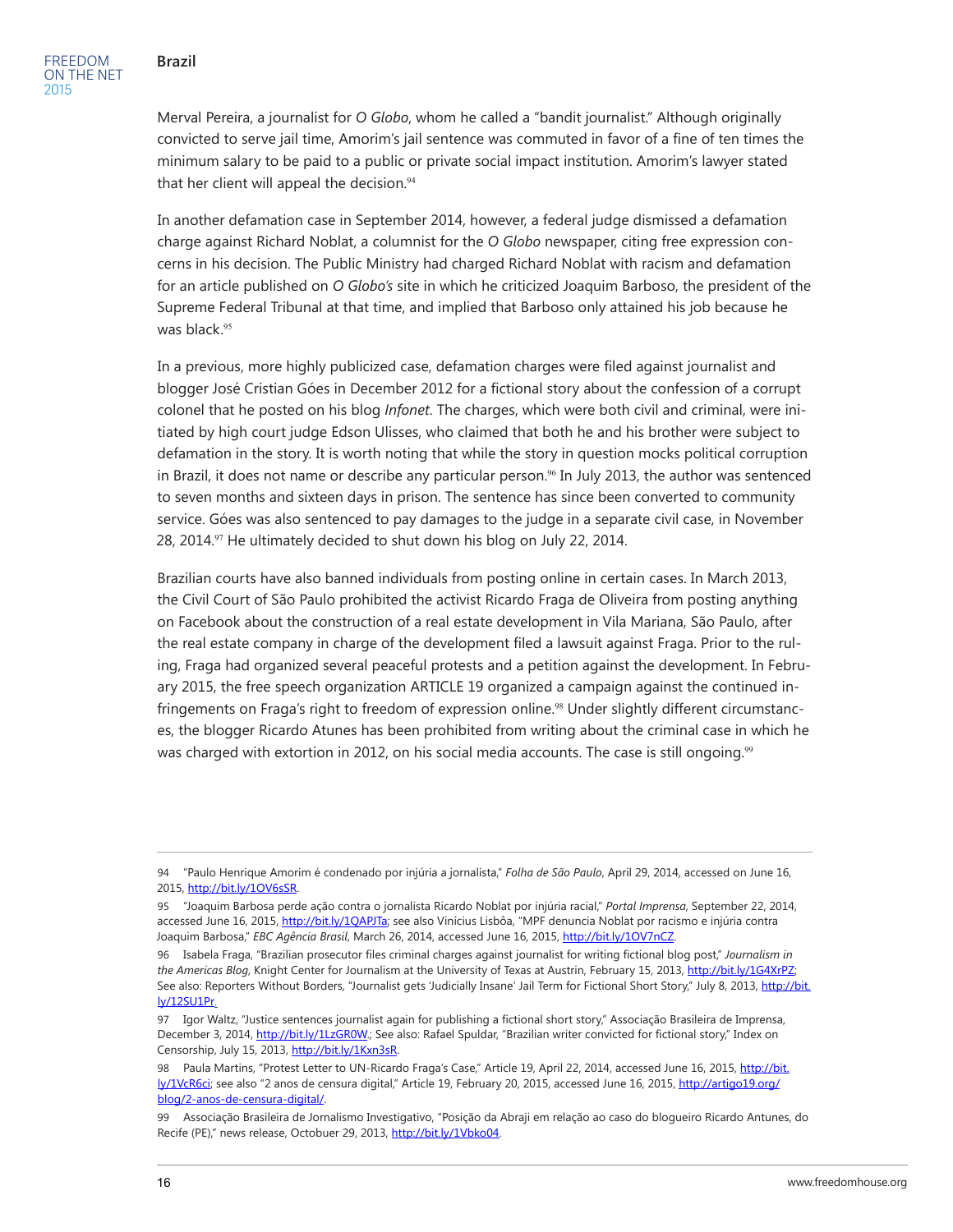## **Surveillance, Privacy, and Anonymity**

The Brazilian Constitution explicitly forbids anonymity.100 Although in practice, anonymous speech online is common, judges have occasionally cited the constitution as a basis for limiting particular instances of anonymous speech. For example, a judge in the state court of Espírito Santo cited the constitutional prohibition of anonymity when he issued an injunction on the popular mobile application Secret, which allowed users to post content anonymously. Other judges, however, have held that anonymous posts online are protected as long as it is possible to technically trace the speech through IP addresses and have upheld anonymous speech on the grounds that it is important for free expression and privacy. Secret was ruled permissible in September 2014 based on this argument,<sup>101</sup> yet its developer ceased the application's operations in Brazil.<sup>102</sup>

Several legal provisions also place restrictions on anonymity. Real-name registration is required in order to purchase mobile phones or open private internet connections, although the use of pseudonyms in discussion forums is a common. Lawmakers have urged further restrictions on anonymity in regard to public access points such as LAN houses, with the suggestion that internet communications be recorded in order to prevent cybercrimes. Legislation of this kind already exists in São Paulo<sup>103</sup> and Rio de Janeiro,<sup>104</sup> and a bill under debate in the Senate (as of June 2015) would require LAN houses to register all users and keep a directory of individual identification for an unspecified amount of time. Perhaps the most restrictive legislative proposal is one introduced in July 2015, which would amend Marco Civil to require users to register their real name and national registration number in order to post on social media or blogs.105 Although there is little chance that this legal project will be approved, the proposal demonstrates the significant tensions surrounding anonymity in Brazil.

Brazilian electoral law has also been used to request data from anonymous users posting critical comments about candidates. In the State of Rondônia, for example, in July 2014, an electoral judge demanded that Facebook provide an anonymous profile's personal data in order to identify the user who was posting negative comments and images of the Confúcio Moura, a candidate for governor.<sup>106</sup> Although it is not known whether Facebook complied with this specific request, Facebook's Transparency Report states that between July and December 2014, the company received requests for data related to 1,967 separate accounts and produced data for 34 percent of these requests. Google and Twitter consistently rank Brazil in the top ten countries worldwide in number of requests for user data, following the United States and Japan.

[consulta/42990Dec%2036207\\_2012.pdf](http://smaonline.rio.rj.gov.br/legis_consulta/42990Dec 36207_2012.pdf).

<sup>100</sup> Constituição Federal de 1988, art. 5, [http://bit.ly/1FieR0R.](http://bit.ly/1FieR0R)

<sup>101</sup> The judge cites two sections of the Brazilian Constitution: Constituição Federal de 1988, ch. 1, art. 5, sec. IV: The expression of thought is free, anonymity being forbidden; and sec. X: Intimacy, private life, and the honor and image of persons are inviolable, ensuring the right to compensation for material or moral damages resulting from their violation, [http://bit.](http://bit.ly/1FieR0R) [ly/1FieR0R](http://bit.ly/1FieR0R); Justiça libera o aplicativo Secret no Brasil a pedido do Google," *Tecnologia e Games* (blog), *O Globo,* September 12, 2014, <http://glo.bo/1Kxp6NK>; and Eva Galperin, "Too Many Secrets: A Court Ruling Spells Bad News for Anonymous Speech in Brazil," *Deeplinks* (blog), Electronic Froniter Foundation, August 26, 2014, [http://bit.ly/1NP5SW9.](http://bit.ly/1NP5SW9)

<sup>102</sup> "App 'Secret', de posts anônimos, chega ao fim, anuncia criador."

<sup>103</sup> Law No. 12.228/2006, January 11, 2006, [http://governo-sp.jusbrasil.com.br/legislacao/133832/lei-12228-06.](http://governo-sp.jusbrasil.com.br/legislacao/133832/lei-12228-06)

<sup>104</sup> Rio de Janeiro Municipal Decree No. 36.207, September 12, 2012: [http://smaonline.rio.rj.gov.br/legis\\_](http://smaonline.rio.rj.gov.br/legis_consulta/42990Dec 36207_2012.pdf)

<sup>105</sup> Paulo Higa, "Fim do anonimato: projeto de lei quer exigir CPF para comentar em blogs e redes sociais,"[End of anonymity: legal project seeks to require CPF in order to comment on blogs and on social media networks] *Tecnoblog* July 30, 2015, [http://](http://bit.ly/1MWF9Vh) [bit.ly/1MWF9Vh](http://bit.ly/1MWF9Vh).

<sup>106</sup> "Justiça de Rondônia manda tirar do ar perfil falso no Facebook que agredia candidato a governador," [Rondônia's Justice Orders Profile Removal from Facebook, Due to Candidate's Aggression Claims] *Ariquemes* Online, July 23, 2014, accessed on July 13, 2015, <http://bit.ly/1FwyeD9>.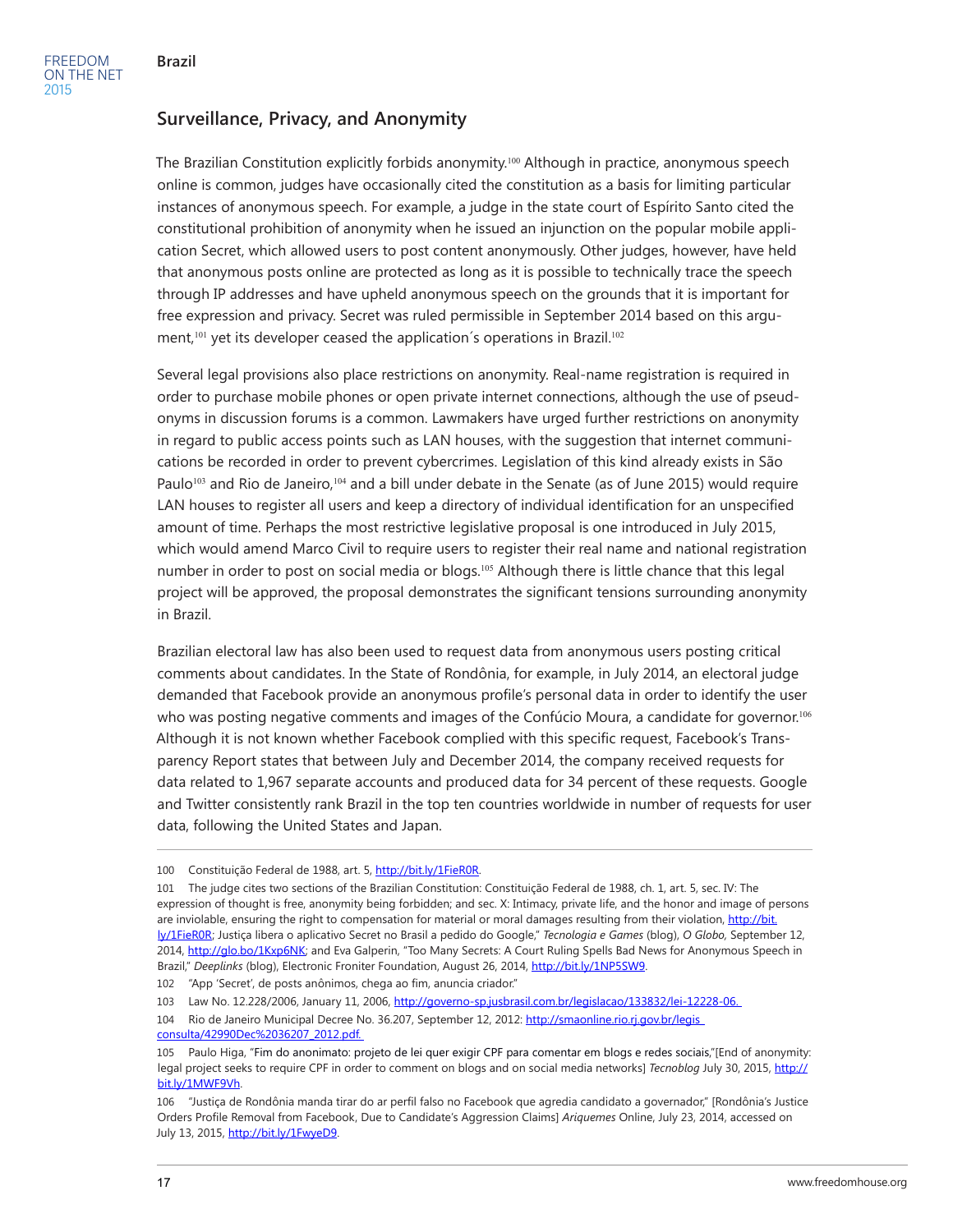FREEDOM ON THE NET 2015

In the first months of 2015, the government opened two public consultations on the regulation and implementation of two pieces of legislation related to users' rights on the internet: the Marco Civil Law and the Privacy and Data Protection Bill.<sup>107</sup> Marco Civil treats privacy and data protection as fundamental rights, bans the disclosure of users' personal data to third parties, with the exception of police and judicial authorities, and requires providers to make privacy policies and terms of use clear and understandable.<sup>108</sup> While the Marco Civil is already in effect and regulation is being developed in accordance with the law, the Privacy and Data Protection Bill is in an earlier phase of development. It aims at creating comprehensive data protection legislation establishing clear user rights regarding both government and private sector collection and use of data, and intermediary liability regarding collection, storage and treatment of personal data.

Like similar legislation around the world, such as the EU Data Protection Directive, <sup>109</sup> the bill calls for the establishment of a Data Protection Authority, albeit leaving that creation to further legislation. Unlike many data protection laws in other countries, however, this law specifically mentions internet data protection alongside more general provisions for personal data.<sup>110</sup> On January 28, 2015, the Brazilian Ministry of Justice issued the Preliminary Draft Bill for the Protection of Personal Data (Anteprojeto de Lei para a Proteção de Dados Pessoais) on a website created for public debate.111 In 2010, a previous version of the Bill was also submitted for online public debate. The new draft is a result of the comments gathered on the first debate and the series of discussions and developments on the issue following the passage of Marco Civil.

During 2014, some evidence emerged that the Brazilian government was increasing its capacity for surveillance. In advance of the World Cup, the government invested US\$900 million dollars in security equipment, including some technology such as drones and digital command centers that could be used for widespread surveillance.<sup>112</sup>

## **Intimidation and Violence**

Threats, intimidation, and violence against online journalists and bloggers constitute a major restriction on freedom of expression and human rights in Brazil. At least two bloggers and four other journalists were killed during the coverage period, and many other journalists and online activists reported harassment or threats.<sup>113</sup>

On May 18, 2015, police near the town of Padre Paraíso in the Brazilian state of Minas Gerais found the decapitated body of Evany José Metzker, a Brazilian blogger who investigated and wrote about

<sup>107</sup> This consultations mimicked the successful multi-stakeholder collaborative process used during the elaboration of the original Marco Civil Law and aimed to receive opinions, critiques, and contributions from a variety of internet stakeholders through the "participation" website. By March 3, 2015 the website had received 578 different contributions, 300 related to the Marco Civil consultation and 278 related to the Privacy and Data Protection Bill.

<sup>108</sup> Presidency of the Republic of Brazil, Civil House, Legal Affairs Subsection, Text of Law No. 12.965 (in print only), Government of Brazil, April 23, 2014. English version by Carolina Rossini, distributed by CGI.Br at the end of Net Mundial event, available at<http://bit.ly/1jerSOK>

<sup>109</sup> Directive 95/46/EC of the European Parliament and of the Council of 24 October 1995 on the protection of individuals with regard to the processing of personal data and on the free movement of such data. See: [http://eur-lex.europa.eu/legal](http://eur-lex.europa.eu/legal-content/EN/TXT/HTML/?uri=CELEX:31995L0046&from=EN)[content/EN/TXT/HTML/?uri=CELEX:31995L0046&from=EN](http://eur-lex.europa.eu/legal-content/EN/TXT/HTML/?uri=CELEX:31995L0046&from=EN)

<sup>110</sup> Ministério da Justiça, "Anteprojeto de Lei para a Proteção de Dados Pessoais" [Legal Proposal for the Protection of Personal Data], accessed October 15, 2015, <http://bit.ly/1Lk1b4K>

<sup>111</sup> Ministério da Justiça, "Dados Pessoais" [Personal Data], accessed October 15, 2015, [http://dadospessoais.mj.gov.br/](http://dadospessoais.nj.gov.br/)

<sup>112</sup> Ariel Bogle, "Drones Are Keeping Their Eye on the Ball, Too," *Slate*, June 13, 20114, [http://slate.me/1llOUCj.](http://slate.me/1llOUCj)

<sup>113</sup> Reporters Withouth Borders, "2014: Journalists Killed," <http://bit.ly/1L8IVyi>; Reporters Without Borders, "2015: Journalists Killed," [http://bit.ly/1NWAqqx.](http://bit.ly/1NWAqqx)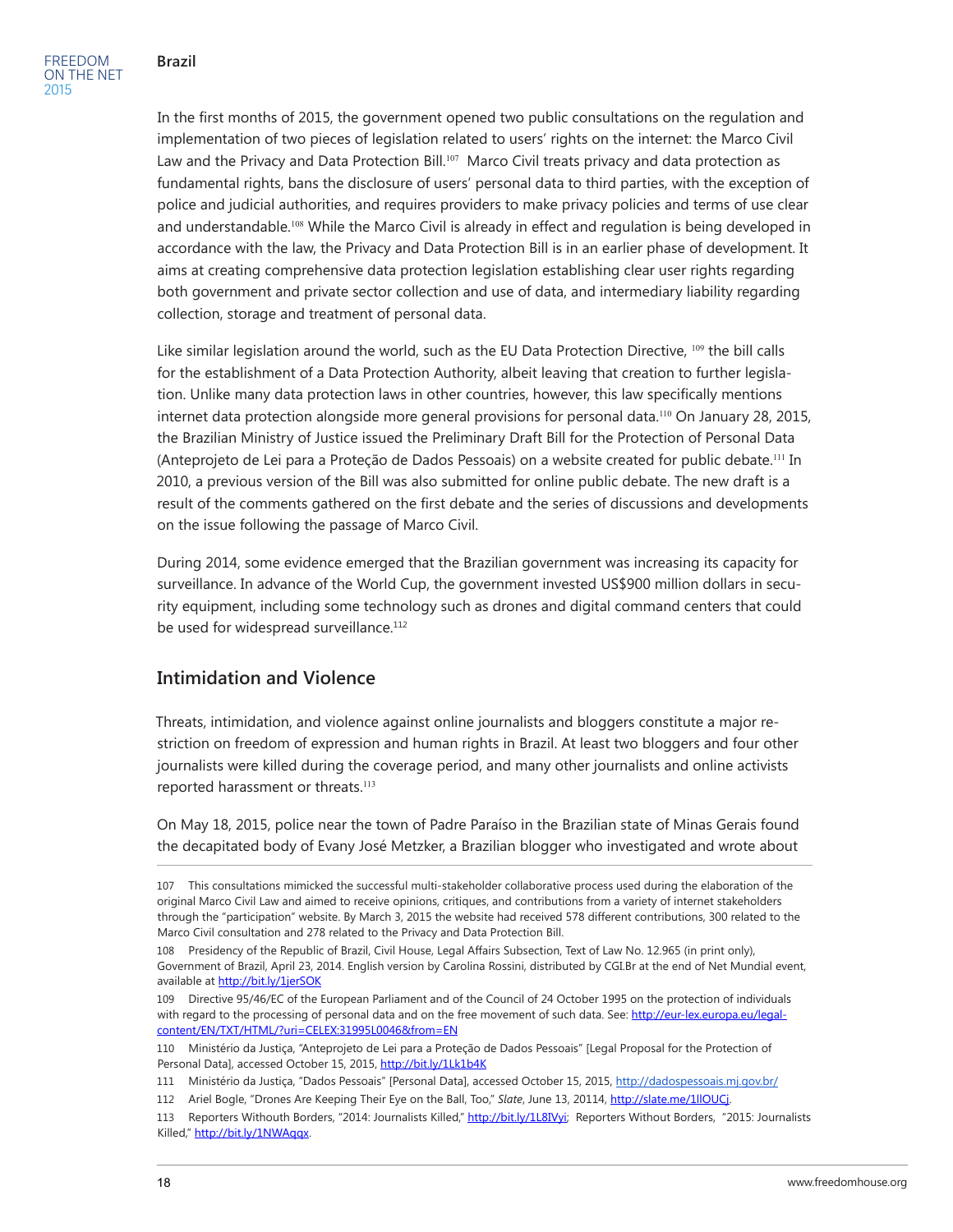corruption, crime, and prostitution for his blog *Coruja do Vale*. Although investigators have not yet determined that the murder was due to Metzker's work as a journalist, local news reports suggest that he was engaged in a highly sensitive investigation of a child prostitution ring at the time of his murder.114 A few months earlier, in December 2014, unknown gunmen in Ubatuba, a town in the Brazilian state of São Paulo, killed blogger Marcos de Barros Leopoldo Guerra. Guerra had written about corruption of local authorities on his blog *Ubatuba Cobra* and had received threats in the past.<sup>115</sup>

Although the Brazilian justice system suffers from a high level of impunity and murders are often left unsolved, convictions in 2015 against the murderers of Décio Sá, a longtime political journalist and blogger who was killed in 2012, marked a positive development for justice and human rights protection. Sá, who wrote for the newspaper *O Estado do Maranhão* and ran a blog by the name of *Blog do Décio*, was shot to death while sitting in a bar. Police suspect that he was targeted for his reporting. Two defendants in the Décio Sá case were convicted in a trial by jury on February 5, 2015, and sentenced to 18 and 25 years of imprisonment, respectively.<sup>116</sup> Another suspect accused of commissioning Décio Sá's death still awaits trial.

Bloggers and journalists often face harassment and threats, as well as physical attacks. According to a report from the Brazilian Federation of Journalists,<sup>117</sup> there were 129 registered cases of violence against journalists in Brazil in 2014. Over 50 percent of such cases occurred while they were covering protests, in the crossfire between the police and protesters. In April 2015, for example, at least five journalists were injured while covering a teacher's strike in the southern Brazilian state of Paraná, which turned into a violent clash between protesters and police.<sup>118</sup>

Online bloggers and journalists who work in poor or rural areas and are not linked to major urban media outlets may face more harassment because they lack visibility and the support of colleagues on a national level. Under such circumstances, authorities feel little pressure to solve attacks on the provincial press. Unsolved attacks on journalists may also dissuade provincial reporters from investigating crime and corruption in their regions, resulting in pockets of self-censorship throughout the country.<sup>119</sup>

Police harassment is also a serious concern in Brazil. In February 2015, the blogger Enderson Araújo received threats from a police officer after writing about young people killed in police shootouts. Araújo, who helped create *Mídia Periférica* (a blog run by young journalists and focused on poor communities that receive little coverage by the mainstream press), went into hiding after receiving the threats.120 In April 2015, several anonymous individuals posted online threats against the photojournalist Fabiano Rocha after he photographed a police officer wearing a mask that covered most

<sup>114</sup> Committee to Protect Journalists, "Brazilian blogger found decapitated in Minas Gerais state," May 20, 2015, accessed June 16, 2015, [https://cpj.org/x/6104.](https://cpj.org/x/6104)

<sup>115</sup> Committee to Protect Journalists, "Marcos de Barros Leopoldo Guerra," December 23, 2014, accessed June 16, 2015, <http://bit.ly/1KBTBPp>.

<sup>116</sup> "'Foir primoroso', diz secretário sobre julgamento do Caso Dècio Sá," [It was perfect', says Secretary about the judgement in the Décio Sá case] *O Globo,* February 5, 2015,<http://glo.bo/1PxRwIC>.

<sup>117</sup> Igor Waltz, "Maioria dos casos de violência contra jornalistas em 2014 ocurreu em manifestações," [Most cases of violence against journalists in 2014 happened while covering the protests] Associação Brasileira de Imprensa,January 1, 2015, <http://bit.ly/1YDGyY9>.

<sup>118</sup> Committee to Protect Journalists, "Brazilian journalists injured while covering protests," May 1, 2015, accessed June 16, 2015, [https://cpj.org/x/602d.](https://cpj.org/x/602d)

<sup>119</sup> Otis, "Bloggers Targeted as Murders Spike in Brazil."

<sup>120</sup> Andrew Downie, "Brazilian bloggers encounter threats online and off," Committee to Protect Journalists (blog), March 23, 2015, accessed June 16, 2015, <https://cpj.org/x/5f6a>.